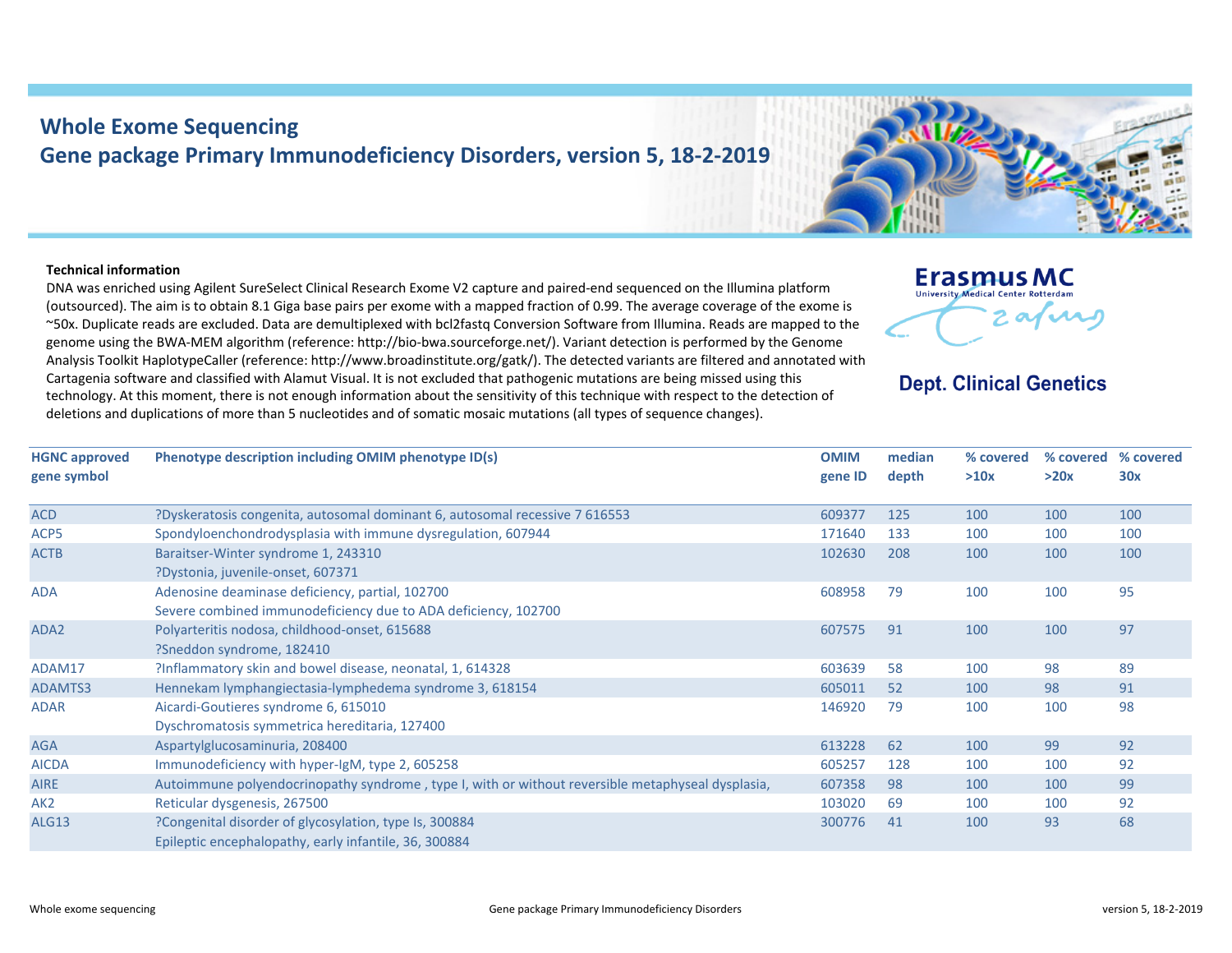| <b>HGNC approved</b> | Phenotype description including OMIM phenotype ID(s)                                      | <b>OMIM</b> | median | % covered |      | % covered % covered |
|----------------------|-------------------------------------------------------------------------------------------|-------------|--------|-----------|------|---------------------|
| gene symbol          |                                                                                           | gene ID     | depth  | >10x      | >20x | 30x                 |
|                      |                                                                                           |             |        |           |      |                     |
| <b>AP1S3</b>         | {Psoriasis 15, pustular, susceptibility to}, 616106                                       | 615781      | 40     | 100       | 99   | 83                  |
| AP3B1                | Hermansky-Pudlak syndrome 2, 608233                                                       | 603401      | 57     | 100       | 96   | 80                  |
| AP3D1                | ?Hermansky-Pudlak syndrome 10, 617050                                                     | 607246      | 101    | 99        | 98   | 97                  |
| APOL1                | {End-stage renal disease, nondiabetic, susceptibility to}, 612551                         | 603743      | 93     | 100       | 100  | 100                 |
|                      | {Glomerulosclerosis, focal segmental, 4, susceptibility to}, 612551                       |             |        |           |      |                     |
| ARHGEF1              | No OMIM phenotype                                                                         | 601855      | 97     | 100       | 100  | 98                  |
| ARPC1B               | Platelet abnormalities with eosinophilia and immune-mediated inflammatory disease, 617718 | 604223      | 108    | 100       | 100  | 100                 |
| <b>ATM</b>           | Ataxia-telangiectasia, 208900                                                             | 607585      | 64     | 100       | 98   | 90                  |
|                      | {Breast cancer, susceptibility to}, 114480                                                |             |        |           |      |                     |
|                      | Lymphoma, B-cell non-Hodgkin, somatic                                                     |             |        |           |      |                     |
|                      | Lymphoma, mantle cell, somatic                                                            |             |        |           |      |                     |
|                      | T-cell prolymphocytic leukemia, somatic                                                   |             |        |           |      |                     |
| ATP6AP1              | Immunodeficiency 47, 300972                                                               | 300197      | 70     | 100       | 99   | 96                  |
| B <sub>2</sub> M     | ?Amyloidosis, familial visceral, 105200                                                   | 109700      | 143    | 100       | 100  | 100                 |
|                      | Immunodeficiency 43, 241600                                                               |             |        |           |      |                     |
| <b>BACH2</b>         | No OMIM phenotype                                                                         | 605394      | 104    | 100       | 100  | 100                 |
| <b>BCL10</b>         | ?Immunodeficiency 37, 616098                                                              | 603517      | 57     | 100       | 100  | 91                  |
|                      | Lymphoma, MALT, somatic, 137245                                                           |             |        |           |      |                     |
|                      | {Lymphoma, follicular, somatic}, 605027                                                   |             |        |           |      |                     |
|                      | {Male germ cell tumor, somatic},, 273300                                                  |             |        |           |      |                     |
|                      | {Mesothelioma, somatic}, 156240                                                           |             |        |           |      |                     |
|                      | {Sezary syndrome, somatic}                                                                |             |        |           |      |                     |
| BCL11B               | ?Immunodeficiency 49, 617237                                                              | 606558      | 106    | 100       | 96   | 92                  |
| <b>BLK</b>           | Maturity-onset diabetes of the young, type 11, 613375                                     | 191305      | 107    | 100       | 100  | 100                 |
| <b>BLM</b>           | Bloom syndrome, 210900                                                                    | 604610      | 71     | 100       | 99   | 92                  |
| <b>BLNK</b>          | ?Agammaglobulinemia 4, 613502                                                             | 604515      | 53     | 100       | 96   | 82                  |
| BLOC1S6              | ?Hermansky-pudlak syndrome 9, 614171                                                      | 604310      | 41     | 100       | 98   | 75                  |
| <b>BTK</b>           | Agammaglobulinemia and isolated hormone deficiency, 307200                                | 300300      | 41     | 100       | 96   | 68                  |
|                      | Agammaglobulinemia, X-linked 1, 300755                                                    |             |        |           |      |                     |
| C <sub>1</sub> QA    | C1q deficiency, 613652                                                                    | 120550      | 134    | 100       | 100  | 100                 |
| C <sub>1QB</sub>     | C1q deficiency, 613652                                                                    | 120570      | 112    | 100       | 100  | 99                  |
| C <sub>1</sub> QC    | C1q deficiency, 613652                                                                    | 120575      | 143    | 100       | 100  | 100                 |
| C1S                  | C1s deficiency, 613783                                                                    | 120580      | 86     | 100       | 100  | 96                  |
|                      | Ehlers-Danlos syndrome, periodontal type, 2, 617174                                       |             |        |           |      |                     |
| C <sub>2</sub>       | C2 deficiency, 217000                                                                     | 613927      | 95     | 100       | 100  | 99                  |
|                      | {Macular degeneration, age-related, 14, reduced risk of}, 615489                          |             |        |           |      |                     |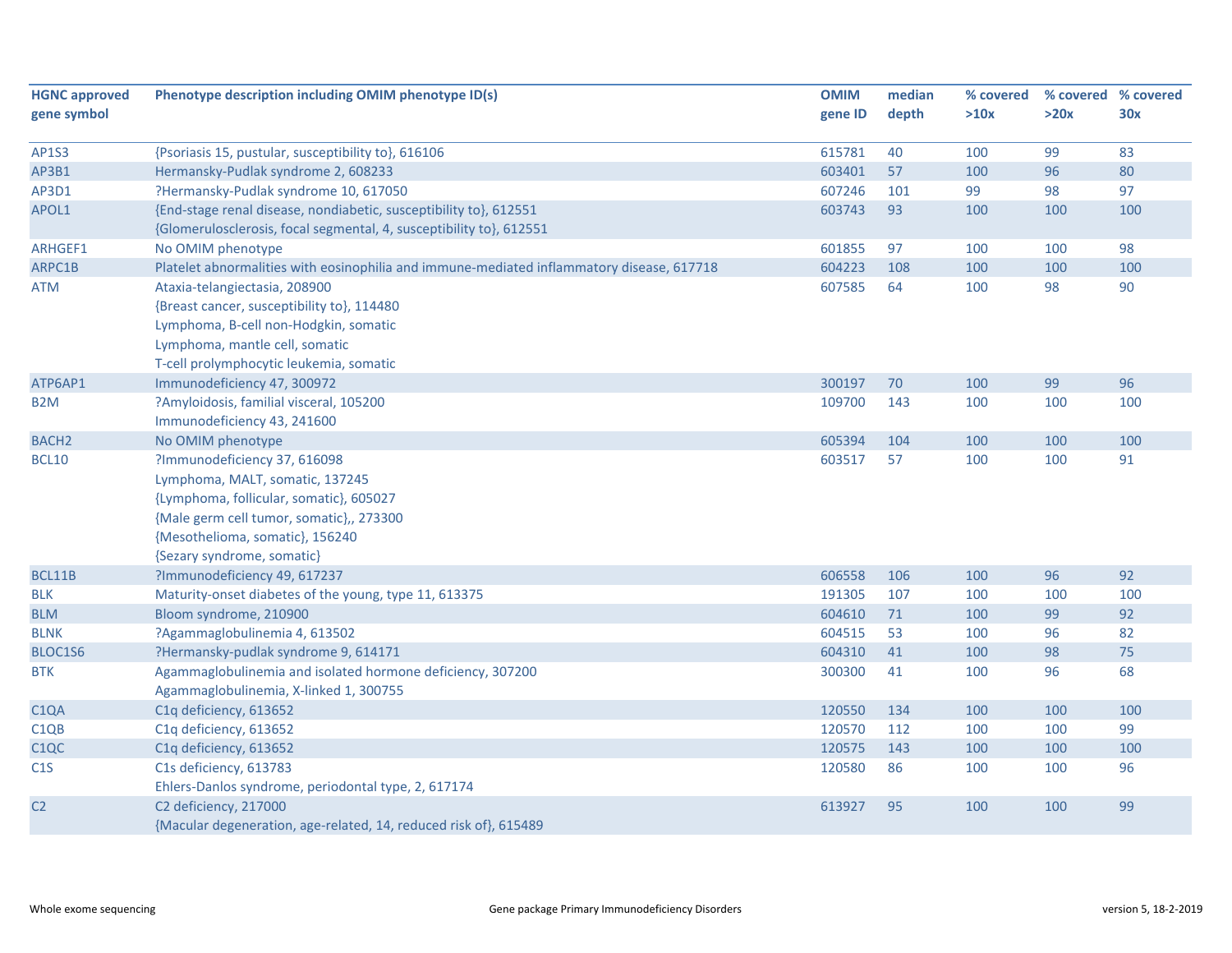| <b>HGNC approved</b> | Phenotype description including OMIM phenotype ID(s)                      | <b>OMIM</b> | median | % covered |      | % covered % covered |
|----------------------|---------------------------------------------------------------------------|-------------|--------|-----------|------|---------------------|
| gene symbol          |                                                                           | gene ID     | depth  | >10x      | >20x | 30x                 |
|                      |                                                                           |             |        |           |      |                     |
| C <sub>3</sub>       | C3 deficiency, 613779                                                     | 120700      | 117    | 100       | 100  | 99                  |
|                      | {Hemolytic uremic syndrome, atypical, susceptibility to, 5}, 612925       |             |        |           |      |                     |
|                      | {Macular degeneration, age-related, 9}, 611378                            |             |        |           |      |                     |
| C <sub>4</sub> A     | [Blood group, Rodgers], 614374                                            | 120810      | 359    | 100       | 100  | 99                  |
|                      | C4a deficiency, 614380                                                    |             |        |           |      |                     |
| C4B                  | C4B deficiency, 614379                                                    | 120820      | 352    | 100       | 100  | 100                 |
| C5                   | C5 deficiency, 609536                                                     | 120900      | 61     | 100       | 97   | 90                  |
|                      | [Eculizumab, poor response to], 615749                                    |             |        |           |      |                     |
| C6                   | C6 deficiency, 612446                                                     | 217050      | 56     | 100       | 98   | 90                  |
|                      | Combined C6/C7 deficiency                                                 |             |        |           |      |                     |
| C <sub>7</sub>       | C7 deficiency, 610102                                                     | 217070      | 69     | 100       | 99   | 94                  |
| C8A                  | C8 deficiency, type I, 613790                                             | 120950      | 62     | 100       | 100  | 96                  |
| C8B                  | C8 deficiency, type II, 613789                                            | 120960      | 95     | 100       | 100  | 98                  |
| C8G                  | No OMIM phenotype                                                         | 120930      | 142    | 100       | 100  | 100                 |
| C9                   | C9 deficiency, 613825                                                     | 120940      | 56     | 100       | 100  | 93                  |
|                      | {Macular degeneration, age-related, 15, susceptibility to}, 615591        |             |        |           |      |                     |
| CA <sub>2</sub>      | Osteopetrosis, autosomal recessive 3, with renal tubular acidosis, 259730 | 611492      | 80     | 100       | 100  | 99                  |
| CARD11               | B-cell expansion with NFKB and T-cell anergy, 616452                      | 607210      | 102    | 100       | 100  | 99                  |
|                      | Immunodeficiency 11A, 615206                                              |             |        |           |      |                     |
|                      | Immunodeficiency 11B with atopic dermatitis, 617638                       |             |        |           |      |                     |
| CARD14               | Pityriasis rubra pilaris, 173200                                          | 607211      | 108    | 100       | 99   | 98                  |
|                      | Psoriasis 2, 602723                                                       |             |        |           |      |                     |
| CARD9                | Candidiasis, familial, 2, autosomal recessive, 212050                     | 607212      | 117    | 100       | 100  | 100                 |
| <b>CARMIL2</b>       | No OMIM phenotype                                                         | 610859      | 115    | 100       | 97   | 94                  |
| CASP10               | Autoimmune lymphoproliferative syndrome, type II, 603909                  | 601762      | 66     | 100       | 100  | 93                  |
|                      | Gastric cancer, somatic, 613659                                           |             |        |           |      |                     |
|                      | Lymphoma, non-Hodgkin, somatic, 605027                                    |             |        |           |      |                     |
| CASP8                | ?Autoimmune lymphoproliferative syndrome, type IIB, 607271                | 601763      | 82     | 100       | 100  | 95                  |
|                      | {Breast cancer, protection against}, 114480                               |             |        |           |      |                     |
|                      | Hepatocellular carcinoma, somatic, 114550                                 |             |        |           |      |                     |
|                      | {Lung cancer, protection against}, 211980                                 |             |        |           |      |                     |
| CAVIN1               | Lipodystrophy, congenital generalized, type 4, 613327                     | 603198      | 163    | 100       | 100  | 100                 |
| CCBE1                | Hennekam lymphangiectasia-lymphedema syndrome 1, 235510                   | 612753      | 71     | 100       | 98   | 95                  |
| CD19                 | Immunodeficiency, common variable, 3, 613493                              | 107265      | 99     | 100       | 100  | 98                  |
| CD247                | ?Immunodeficiency 25, 610163                                              | 186780      | 69     | 100       | 100  | 98                  |
| <b>CD27</b>          | Lymphoproliferative syndrome 2, 615122                                    | 186711      | 87     | 100       | 100  | 100                 |
| CD <sub>3</sub> D    | Immunodeficiency 19, 615617                                               | 186790      | 85     | 100       | 100  | 98                  |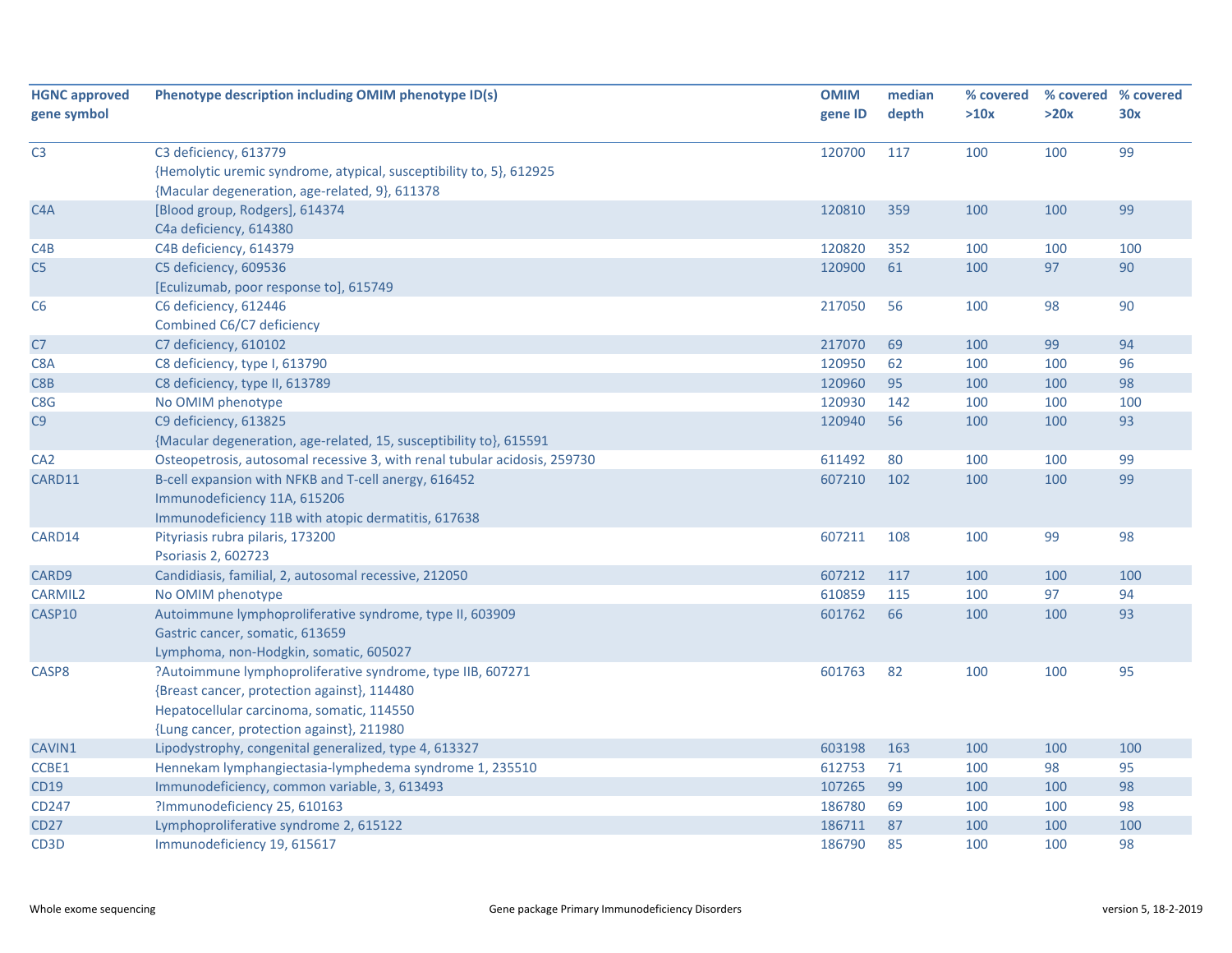| <b>HGNC approved</b> | Phenotype description including OMIM phenotype ID(s)                                       | <b>OMIM</b> | median | % covered |      | % covered % covered |
|----------------------|--------------------------------------------------------------------------------------------|-------------|--------|-----------|------|---------------------|
| gene symbol          |                                                                                            | gene ID     | depth  | >10x      | >20x | 30x                 |
|                      |                                                                                            |             |        |           |      |                     |
| CD3E                 | Immunodeficiency 18, 615615                                                                | 186830      | 104    | 100       | 100  | 100                 |
|                      | Immunodeficiency 18, SCID variant, 615615                                                  |             |        |           |      |                     |
| CD3G                 | Immunodeficiency 17, CD3 gamma deficient, 615607                                           | 186740      | 66     | 100       | 100  | 94                  |
| <b>CD40</b>          | Immunodeficiency with hyper-IgM, type 3, 606843                                            | 109535      | 97     | 100       | 100  | 100                 |
| CD40LG               | Immunodeficiency, X-linked, with hyper-IgM, 308230                                         | 300386      | 59     | 100       | 100  | 97                  |
| <b>CD46</b>          | {Hemolytic uremic syndrome, atypical, susceptibility to, 2}, 612922                        | 120920      | 79     | 100       | 99   | 91                  |
| <b>CD55</b>          | [Blood group Cromer], 613793                                                               | 125240      | 48     | 90        | 83   | 77                  |
|                      | Complement hyperactivation, angiopathic thrombosis, and protein-losing enteropathy, 226300 |             |        |           |      |                     |
| <b>CD59</b>          | Hemolytic anemia, CD59-mediated, with or without immune-mediated polyneuropathy, 612300    | 107271      | 74     | 100       | 100  | 99                  |
| <b>CD70</b>          | No OMIM phenotype                                                                          | 602840      | 87     | 100       | 100  | 98                  |
| CD79A                | Agammaglobulinemia 3, 613501                                                               | 112205      | 78     | 100       | 95   | 87                  |
| CD79B                | Agammaglobulinemia 6, 612692                                                               | 147245      | 141    | 100       | 100  | 100                 |
| <b>CD81</b>          | Immunodeficiency, common variable, 6, 613496                                               | 186845      | 140    | 97        | 90   | 90                  |
| CD8A                 | CD8 deficiency, familial, 608957                                                           | 186910      | 104    | 100       | 100  | 98                  |
| CDCA7                | Immunodeficiency-centromeric instability-facial anomalies syndrome 3, 616910               | 609937      | 55     | 100       | 98   | 88                  |
| CDKN2B               | No OMIM phenotype                                                                          | 600431      | 94     | 100       | 100  | 100                 |
| <b>CEBPE</b>         | Specific granule deficiency, 245480                                                        | 600749      | 54     | 100       | 100  | 98                  |
| <b>CFB</b>           | ?Complement factor B deficiency, 615561                                                    | 138470      | 94     | 100       | 100  | 100                 |
|                      | {Hemolytic uremic syndrome, atypical, susceptibility to, 4}, 612924                        |             |        |           |      |                     |
|                      | {Macular degeneration, age-related, 14, reduced risk of}, 615489                           |             |        |           |      |                     |
| <b>CFD</b>           | Complement factor D deficiency, 613912                                                     | 134350      | 96     | 100       | 100  | 93                  |
| <b>CFH</b>           | Basal laminar drusen, 126700                                                               | 134370      | 65     | 100       | 99   | 91                  |
|                      | Complement factor H deficiency, 609814                                                     |             |        |           |      |                     |
|                      | {Hemolytic uremic syndrome, atypical, susceptibility to, 1}, 235400                        |             |        |           |      |                     |
|                      | {Macular degeneration, age-related, 4}, 610698                                             |             |        |           |      |                     |
| CFHR1                | {Hemolytic uremic syndrome, atypical, susceptibility to}, 235400                           | 134371      | 48     | 100       | 93   | 75                  |
|                      | {Macular degeneration, age-related, reduced risk of}, 603075                               |             |        |           |      |                     |
| CFHR3                | {Hemolytic uremic syndrome, atypical, susceptibility to}, 235400                           | 605336      | 39     | 100       | 89   | 75                  |
|                      | {Macular degeneration, age-related, reduced risk of}, 603075                               |             |        |           |      |                     |
| CFHR5                | Nephropathy due to CFHR5 deficiency, 614809                                                | 608593      | 63     | 100       | 99   | 92                  |
|                      |                                                                                            | 217030      | 59     | 100       | 98   | 89                  |
| <b>CFI</b>           | Complement factor I deficiency, 610984                                                     |             |        |           |      |                     |
|                      | {Hemolytic uremic syndrome, atypical, susceptibility to, 3}, 612923                        |             |        |           |      |                     |
|                      | {Macular degeneration, age-related, 13, susceptibility to}, 615439                         |             |        |           |      |                     |
| <b>CFP</b>           | Properdin deficiency, X-linked, 312060                                                     | 300383      | 63     | 100       | 94   | 84                  |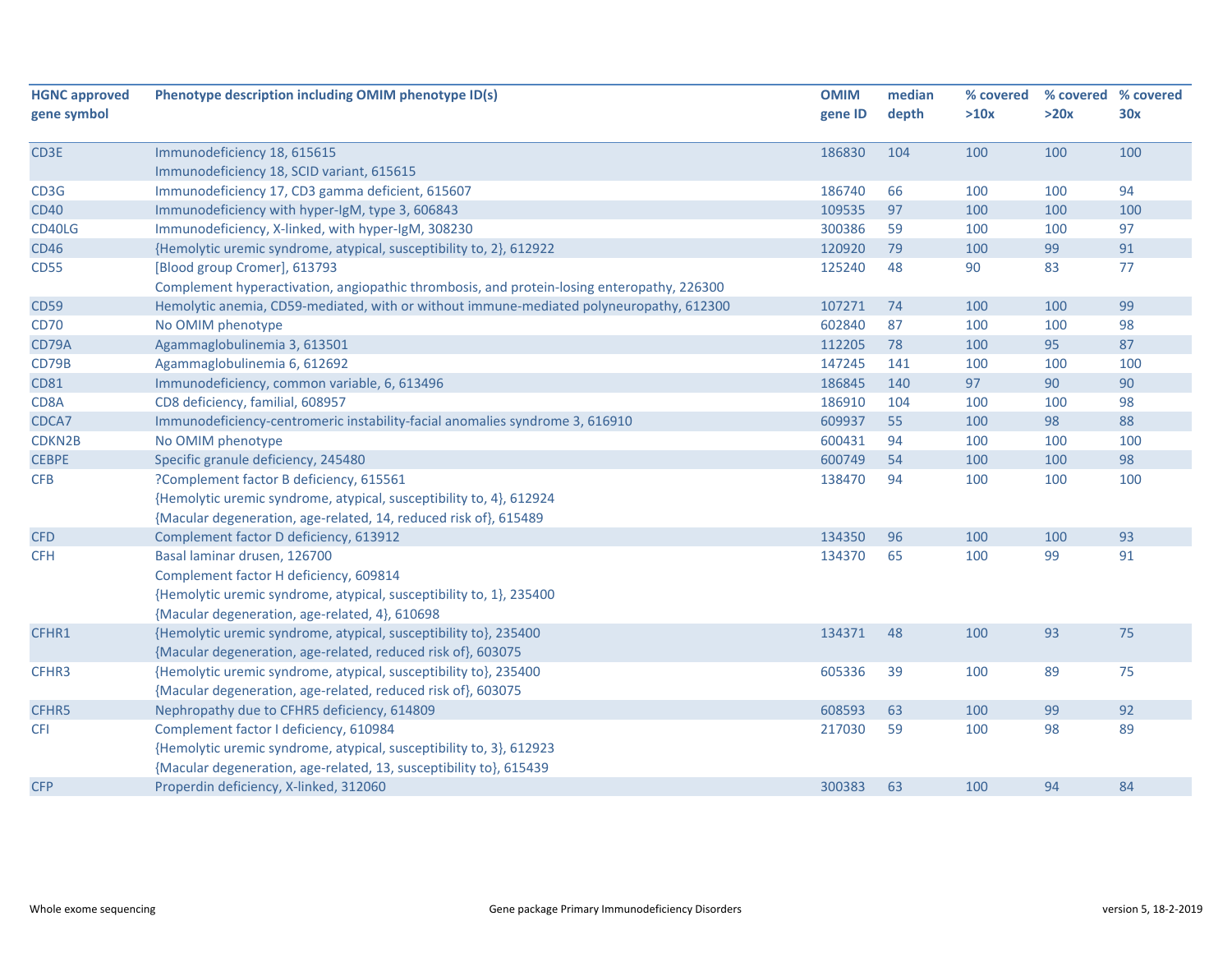| <b>HGNC approved</b> | Phenotype description including OMIM phenotype ID(s)                                                  | <b>OMIM</b> | median | % covered |      | % covered % covered |
|----------------------|-------------------------------------------------------------------------------------------------------|-------------|--------|-----------|------|---------------------|
| gene symbol          |                                                                                                       | gene ID     | depth  | >10x      | >20x | 30x                 |
| <b>CFTR</b>          | {Bronchiectasis with or without elevated sweat chloride 1, modifier of}, 211400                       | 602421      | 80     | 100       | 99   | 93                  |
|                      | Congenital bilateral absence of vas deferens, 277180                                                  |             |        |           |      |                     |
|                      | Cystic fibrosis, 219700                                                                               |             |        |           |      |                     |
|                      | {Hypertrypsinemia, neonatal}                                                                          |             |        |           |      |                     |
|                      | {Pancreatitis, hereditary}, 167800                                                                    |             |        |           |      |                     |
|                      | Sweat chloride elevation without CF                                                                   |             |        |           |      |                     |
| CHD <sub>7</sub>     | CHARGE syndrome, 214800                                                                               | 608892      | 74     | 100       | 99   | 94                  |
|                      | Hypogonadotropic hypogonadism 5 with or without anosmia, 612370                                       |             |        |           |      |                     |
| <b>CIITA</b>         | Bare lymphocyte syndrome, type II, complementation group A, 209920                                    | 600005      | 111    | 100       | 100  | 99                  |
|                      | {Rheumatoid arthritis, susceptibility to}, 180300                                                     |             |        |           |      |                     |
| CLCN7                | Osteopetrosis, autosomal dominant 2, 166600                                                           | 602727      | 119    | 100       | 100  | 99                  |
|                      | Osteopetrosis, autosomal recessive 4, 611490                                                          |             |        |           |      |                     |
| CLEC4D               | No OMIM phenotype                                                                                     | 609964      | 45     | 100       | 100  | 87                  |
| CLEC7A               | {Aspergillosis, susceptibility to}, 614079                                                            | 606264      | 51     | 100       | 98   | 82                  |
|                      | Candidiasis, familial, 4, autosomal recessive, 613108                                                 |             |        |           |      |                     |
| <b>CLPB</b>          | 3-methylglutaconic aciduria, type VII, with cataracts, neurologic involvement and neutropenia, 616271 | 616254      | 110    | 100       | 100  | 99                  |
| <b>COPA</b>          | {Autoimmune interstitial lung, joint, and kidney disease}, 616414                                     | 601924      | 62     | 100       | 100  | 96                  |
| CORO1A               | Immunodeficiency 8, 615401                                                                            | 605000      | 136    | 100       | 100  | 99                  |
| CR <sub>2</sub>      | Immunodeficiency, common variable, 7, 614699                                                          | 120650      | 52     | 100       | 100  | 93                  |
|                      | {Systemic lupus erythematosus, susceptibility to, 9}, 610927                                          |             |        |           |      |                     |
| <b>CREBBP</b>        | Rubinstein-Taybi syndrome 1, 180849                                                                   | 600140      | 82     | 100       | 98   | 93                  |
| <b>CSF2RA</b>        | Surfactant metabolism dysfunction, pulmonary, 4, 300770                                               | 306250      | 52     | 92        | 85   | 70                  |
| <b>CSF2RB</b>        | Surfactant metabolism dysfunction, pulmonary, 5, 614370                                               | 138981      | 126    | 100       | 100  | 100                 |
| <b>CSF3R</b>         | Neutropenia, severe congenital, 7, autosomal recessive, 617014                                        | 138971      | 96     | 100       | 100  | 100                 |
| CTC1                 | Cerebroretinal microangiopathy with calcifications and cysts, 612199                                  | 613129      | 90     | 100       | 100  | 99                  |
| CTLA4                | Autoimmune lymphoproliferative syndrome, type V, 616100                                               | 123890      | 80     | 100       | 100  | 99                  |
|                      | {Celiac disease, susceptibility to, 3}, 609755                                                        |             |        |           |      |                     |
|                      | {Diabetes mellitus, insulin-dependent, 12}, 601388                                                    |             |        |           |      |                     |
|                      | {Hashimoto thyroiditis}, 140300                                                                       |             |        |           |      |                     |
|                      | {Systemic lupus erythematosus, susceptibility to}, 152700                                             |             |        |           |      |                     |
| CTPS1                | Immunodeficiency 24, 615897                                                                           | 123860      | 58     | 100       | 99   | 92                  |
| <b>CTSC</b>          | Haim-Munk syndrome, 245010                                                                            | 602365      | 64     | 100       | 100  | 94                  |
|                      | Papillon-Lefevre syndrome, 245000                                                                     |             |        |           |      |                     |
|                      | Periodontitis 1, juvenile, 170650                                                                     |             |        |           |      |                     |
| CXCR4                | Myelokathexis, isolated                                                                               | 162643      | 77     | 83        | 83   | 83                  |
|                      | WHIM syndrome, 193670                                                                                 |             |        |           |      |                     |
| <b>CYBA</b>          | Chronic granulomatous disease, autosomal, due to deficiency of CYBA, 233690                           | 608508      | 116    | 99        | 99   | 91                  |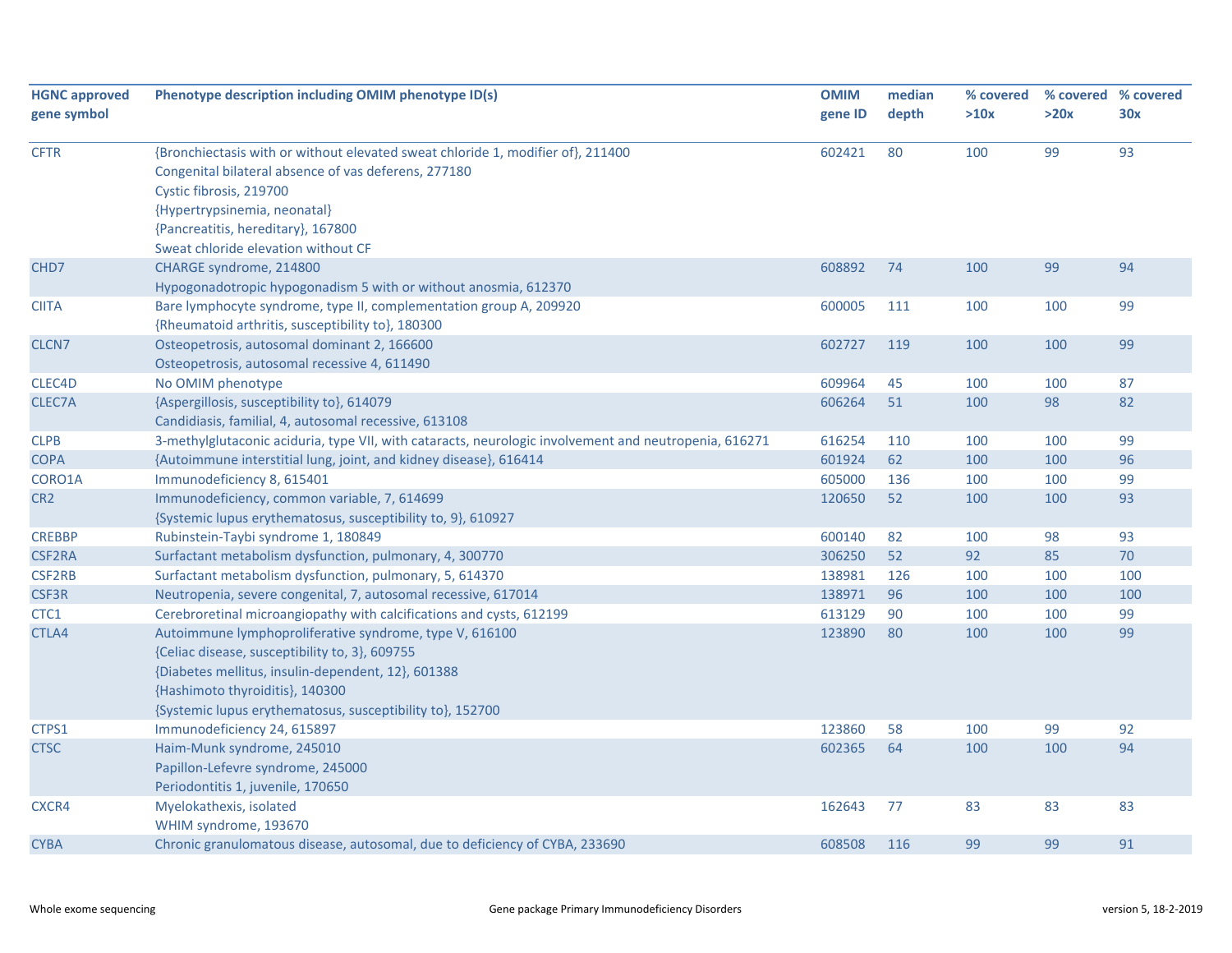|                                                                              | <b>OMIM</b>                                                                                                                                                                                                                                                                                                                                                                                                                                                                                                                                                                                                                                                                                                                                                                                                                                                                                                                                                                                                                                                                                                                                                                                                                                                | median                                                                                                                                  | % covered                                                   |                                                                                              | % covered % covered                                                              |
|------------------------------------------------------------------------------|------------------------------------------------------------------------------------------------------------------------------------------------------------------------------------------------------------------------------------------------------------------------------------------------------------------------------------------------------------------------------------------------------------------------------------------------------------------------------------------------------------------------------------------------------------------------------------------------------------------------------------------------------------------------------------------------------------------------------------------------------------------------------------------------------------------------------------------------------------------------------------------------------------------------------------------------------------------------------------------------------------------------------------------------------------------------------------------------------------------------------------------------------------------------------------------------------------------------------------------------------------|-----------------------------------------------------------------------------------------------------------------------------------------|-------------------------------------------------------------|----------------------------------------------------------------------------------------------|----------------------------------------------------------------------------------|
|                                                                              | gene ID                                                                                                                                                                                                                                                                                                                                                                                                                                                                                                                                                                                                                                                                                                                                                                                                                                                                                                                                                                                                                                                                                                                                                                                                                                                    | depth                                                                                                                                   | >10x                                                        | >20x                                                                                         | 30x                                                                              |
|                                                                              |                                                                                                                                                                                                                                                                                                                                                                                                                                                                                                                                                                                                                                                                                                                                                                                                                                                                                                                                                                                                                                                                                                                                                                                                                                                            |                                                                                                                                         |                                                             |                                                                                              |                                                                                  |
|                                                                              |                                                                                                                                                                                                                                                                                                                                                                                                                                                                                                                                                                                                                                                                                                                                                                                                                                                                                                                                                                                                                                                                                                                                                                                                                                                            |                                                                                                                                         |                                                             |                                                                                              | 83                                                                               |
|                                                                              |                                                                                                                                                                                                                                                                                                                                                                                                                                                                                                                                                                                                                                                                                                                                                                                                                                                                                                                                                                                                                                                                                                                                                                                                                                                            |                                                                                                                                         |                                                             |                                                                                              |                                                                                  |
|                                                                              |                                                                                                                                                                                                                                                                                                                                                                                                                                                                                                                                                                                                                                                                                                                                                                                                                                                                                                                                                                                                                                                                                                                                                                                                                                                            |                                                                                                                                         |                                                             |                                                                                              |                                                                                  |
|                                                                              |                                                                                                                                                                                                                                                                                                                                                                                                                                                                                                                                                                                                                                                                                                                                                                                                                                                                                                                                                                                                                                                                                                                                                                                                                                                            |                                                                                                                                         |                                                             |                                                                                              | 96                                                                               |
|                                                                              |                                                                                                                                                                                                                                                                                                                                                                                                                                                                                                                                                                                                                                                                                                                                                                                                                                                                                                                                                                                                                                                                                                                                                                                                                                                            |                                                                                                                                         |                                                             |                                                                                              | 87                                                                               |
|                                                                              |                                                                                                                                                                                                                                                                                                                                                                                                                                                                                                                                                                                                                                                                                                                                                                                                                                                                                                                                                                                                                                                                                                                                                                                                                                                            |                                                                                                                                         |                                                             |                                                                                              |                                                                                  |
|                                                                              |                                                                                                                                                                                                                                                                                                                                                                                                                                                                                                                                                                                                                                                                                                                                                                                                                                                                                                                                                                                                                                                                                                                                                                                                                                                            |                                                                                                                                         |                                                             |                                                                                              | 91                                                                               |
|                                                                              |                                                                                                                                                                                                                                                                                                                                                                                                                                                                                                                                                                                                                                                                                                                                                                                                                                                                                                                                                                                                                                                                                                                                                                                                                                                            |                                                                                                                                         |                                                             |                                                                                              | 88                                                                               |
|                                                                              |                                                                                                                                                                                                                                                                                                                                                                                                                                                                                                                                                                                                                                                                                                                                                                                                                                                                                                                                                                                                                                                                                                                                                                                                                                                            | 74                                                                                                                                      |                                                             |                                                                                              | 97                                                                               |
|                                                                              |                                                                                                                                                                                                                                                                                                                                                                                                                                                                                                                                                                                                                                                                                                                                                                                                                                                                                                                                                                                                                                                                                                                                                                                                                                                            | 43                                                                                                                                      | 100                                                         |                                                                                              | 79                                                                               |
|                                                                              |                                                                                                                                                                                                                                                                                                                                                                                                                                                                                                                                                                                                                                                                                                                                                                                                                                                                                                                                                                                                                                                                                                                                                                                                                                                            |                                                                                                                                         |                                                             |                                                                                              | 84                                                                               |
|                                                                              | 125505                                                                                                                                                                                                                                                                                                                                                                                                                                                                                                                                                                                                                                                                                                                                                                                                                                                                                                                                                                                                                                                                                                                                                                                                                                                     | 124                                                                                                                                     | 100                                                         | 100                                                                                          | 100                                                                              |
| Immunodeficiency-centromeric instability-facial anomalies syndrome 1, 242860 | 602900                                                                                                                                                                                                                                                                                                                                                                                                                                                                                                                                                                                                                                                                                                                                                                                                                                                                                                                                                                                                                                                                                                                                                                                                                                                     | 105                                                                                                                                     | 100                                                         | 100                                                                                          | 97                                                                               |
| Immunodeficiency 40, 616433                                                  | 603122                                                                                                                                                                                                                                                                                                                                                                                                                                                                                                                                                                                                                                                                                                                                                                                                                                                                                                                                                                                                                                                                                                                                                                                                                                                     | 70                                                                                                                                      | 100                                                         | 99                                                                                           | 95                                                                               |
| Hyper-IgE recurrent infection syndrome, autosomal recessive, 243700          | 611432                                                                                                                                                                                                                                                                                                                                                                                                                                                                                                                                                                                                                                                                                                                                                                                                                                                                                                                                                                                                                                                                                                                                                                                                                                                     | 64                                                                                                                                      | 100                                                         | 98                                                                                           | 91                                                                               |
| Shwachman-Diamond syndrome 2, 617941                                         | 617538                                                                                                                                                                                                                                                                                                                                                                                                                                                                                                                                                                                                                                                                                                                                                                                                                                                                                                                                                                                                                                                                                                                                                                                                                                                     | 54                                                                                                                                      | 99                                                          | 96                                                                                           | 89                                                                               |
| Neutropenia, cyclic, 162800                                                  | 130130                                                                                                                                                                                                                                                                                                                                                                                                                                                                                                                                                                                                                                                                                                                                                                                                                                                                                                                                                                                                                                                                                                                                                                                                                                                     | 125                                                                                                                                     | 100                                                         | 100                                                                                          | 100                                                                              |
| Neutropenia, severe congenital 1, autosomal dominant, 202700                 |                                                                                                                                                                                                                                                                                                                                                                                                                                                                                                                                                                                                                                                                                                                                                                                                                                                                                                                                                                                                                                                                                                                                                                                                                                                            |                                                                                                                                         |                                                             |                                                                                              |                                                                                  |
| No OMIM phenotype                                                            | 300775                                                                                                                                                                                                                                                                                                                                                                                                                                                                                                                                                                                                                                                                                                                                                                                                                                                                                                                                                                                                                                                                                                                                                                                                                                                     | 57                                                                                                                                      | 100                                                         | 100                                                                                          | 98                                                                               |
| Vici syndrome, 242840                                                        | 615068                                                                                                                                                                                                                                                                                                                                                                                                                                                                                                                                                                                                                                                                                                                                                                                                                                                                                                                                                                                                                                                                                                                                                                                                                                                     | 61                                                                                                                                      | 100                                                         | 99                                                                                           | 93                                                                               |
| ?Cerebrooculofacioskeletal syndrome 2, 610756                                | 126340                                                                                                                                                                                                                                                                                                                                                                                                                                                                                                                                                                                                                                                                                                                                                                                                                                                                                                                                                                                                                                                                                                                                                                                                                                                     | 91                                                                                                                                      | 100                                                         | 99                                                                                           | 97                                                                               |
| Trichothiodystrophy 1, photosensitive, 601675                                |                                                                                                                                                                                                                                                                                                                                                                                                                                                                                                                                                                                                                                                                                                                                                                                                                                                                                                                                                                                                                                                                                                                                                                                                                                                            |                                                                                                                                         |                                                             |                                                                                              |                                                                                  |
| Xeroderma pigmentosum, group D, 278730                                       |                                                                                                                                                                                                                                                                                                                                                                                                                                                                                                                                                                                                                                                                                                                                                                                                                                                                                                                                                                                                                                                                                                                                                                                                                                                            |                                                                                                                                         |                                                             |                                                                                              |                                                                                  |
| Trichothiodystrophy 2, photosensitive, 616390                                | 133510                                                                                                                                                                                                                                                                                                                                                                                                                                                                                                                                                                                                                                                                                                                                                                                                                                                                                                                                                                                                                                                                                                                                                                                                                                                     | 70                                                                                                                                      | 100                                                         | 100                                                                                          | 96                                                                               |
|                                                                              |                                                                                                                                                                                                                                                                                                                                                                                                                                                                                                                                                                                                                                                                                                                                                                                                                                                                                                                                                                                                                                                                                                                                                                                                                                                            |                                                                                                                                         |                                                             |                                                                                              |                                                                                  |
|                                                                              | 615667                                                                                                                                                                                                                                                                                                                                                                                                                                                                                                                                                                                                                                                                                                                                                                                                                                                                                                                                                                                                                                                                                                                                                                                                                                                     | 50                                                                                                                                      | 100                                                         | 97                                                                                           | 88                                                                               |
|                                                                              |                                                                                                                                                                                                                                                                                                                                                                                                                                                                                                                                                                                                                                                                                                                                                                                                                                                                                                                                                                                                                                                                                                                                                                                                                                                            | 133                                                                                                                                     | 100                                                         |                                                                                              | 100                                                                              |
|                                                                              | 610619                                                                                                                                                                                                                                                                                                                                                                                                                                                                                                                                                                                                                                                                                                                                                                                                                                                                                                                                                                                                                                                                                                                                                                                                                                                     | 134                                                                                                                                     | 100                                                         | 100                                                                                          | 99                                                                               |
|                                                                              |                                                                                                                                                                                                                                                                                                                                                                                                                                                                                                                                                                                                                                                                                                                                                                                                                                                                                                                                                                                                                                                                                                                                                                                                                                                            |                                                                                                                                         |                                                             |                                                                                              |                                                                                  |
|                                                                              |                                                                                                                                                                                                                                                                                                                                                                                                                                                                                                                                                                                                                                                                                                                                                                                                                                                                                                                                                                                                                                                                                                                                                                                                                                                            |                                                                                                                                         |                                                             |                                                                                              | 100                                                                              |
|                                                                              |                                                                                                                                                                                                                                                                                                                                                                                                                                                                                                                                                                                                                                                                                                                                                                                                                                                                                                                                                                                                                                                                                                                                                                                                                                                            |                                                                                                                                         |                                                             |                                                                                              | 100                                                                              |
|                                                                              |                                                                                                                                                                                                                                                                                                                                                                                                                                                                                                                                                                                                                                                                                                                                                                                                                                                                                                                                                                                                                                                                                                                                                                                                                                                            |                                                                                                                                         |                                                             |                                                                                              | 90                                                                               |
|                                                                              |                                                                                                                                                                                                                                                                                                                                                                                                                                                                                                                                                                                                                                                                                                                                                                                                                                                                                                                                                                                                                                                                                                                                                                                                                                                            |                                                                                                                                         |                                                             |                                                                                              |                                                                                  |
|                                                                              |                                                                                                                                                                                                                                                                                                                                                                                                                                                                                                                                                                                                                                                                                                                                                                                                                                                                                                                                                                                                                                                                                                                                                                                                                                                            |                                                                                                                                         |                                                             |                                                                                              |                                                                                  |
|                                                                              |                                                                                                                                                                                                                                                                                                                                                                                                                                                                                                                                                                                                                                                                                                                                                                                                                                                                                                                                                                                                                                                                                                                                                                                                                                                            |                                                                                                                                         |                                                             |                                                                                              | 97                                                                               |
|                                                                              |                                                                                                                                                                                                                                                                                                                                                                                                                                                                                                                                                                                                                                                                                                                                                                                                                                                                                                                                                                                                                                                                                                                                                                                                                                                            |                                                                                                                                         |                                                             |                                                                                              |                                                                                  |
|                                                                              | Phenotype description including OMIM phenotype ID(s)<br>Chronic granulomatous disease, X-linked, 306400<br>Immunodeficiency 34, mycobacteriosis, X-linked, 300645<br>No OMIM phenotype<br>No OMIM phenotype<br>Omenn syndrome, 603554<br>Severe combined immunodeficiency, Athabascan type, 602450<br>Singleton-Merten syndrome 2, 616298<br>?Diarrhea 7, 615863<br>Megaloblastic anemia due to dihydrofolate reductase deficiency, 613839<br>Dyskeratosis congenita, X-linked, 305000<br>Bone marrow failure syndrome 3, 617052<br>{Systemic lupus erythematosus, susceptibility to}, 152700<br>Xeroderma pigmentosum, group B, 610651<br>Bone marrow failure syndrome 2, 615715<br>Immunoskeletal dysplasia with neurodevelopmental abnormalities, 617425<br>Angioedema, hereditary, type III, 610618<br>Factor XII deficiency, 234000<br>No OMIM phenotype<br>Infections, recurrent, with encephalopathy, hepatic dysfunction, and cardiovascular malformations, 613759<br>Autoimmune lymphoproliferative syndrome, type IA, 601859<br>{Autoimmune lymphoproliferative syndrome}, 601859<br>Squamous cell carcinoma, burn scar-related, somatic<br>Autoimmune lymphoproliferative syndrome, type IB, 601859<br>{Lung cancer, susceptibility to}, 211980 | 300481<br>No id<br>609683<br>605988<br>609631<br>604900<br>126060<br>300126<br>617048<br>605744<br>610884<br>602457<br>134637<br>134638 | 43<br>80<br>54<br>58<br>108<br>51<br>98<br>131<br>239<br>51 | 100<br>No coverage data<br>100<br>100<br>100<br>97<br>100<br>100<br>100<br>100<br>100<br>100 | 97<br>100<br>99<br>99<br>91<br>100<br>97<br>94<br>100<br>100<br>100<br>99<br>100 |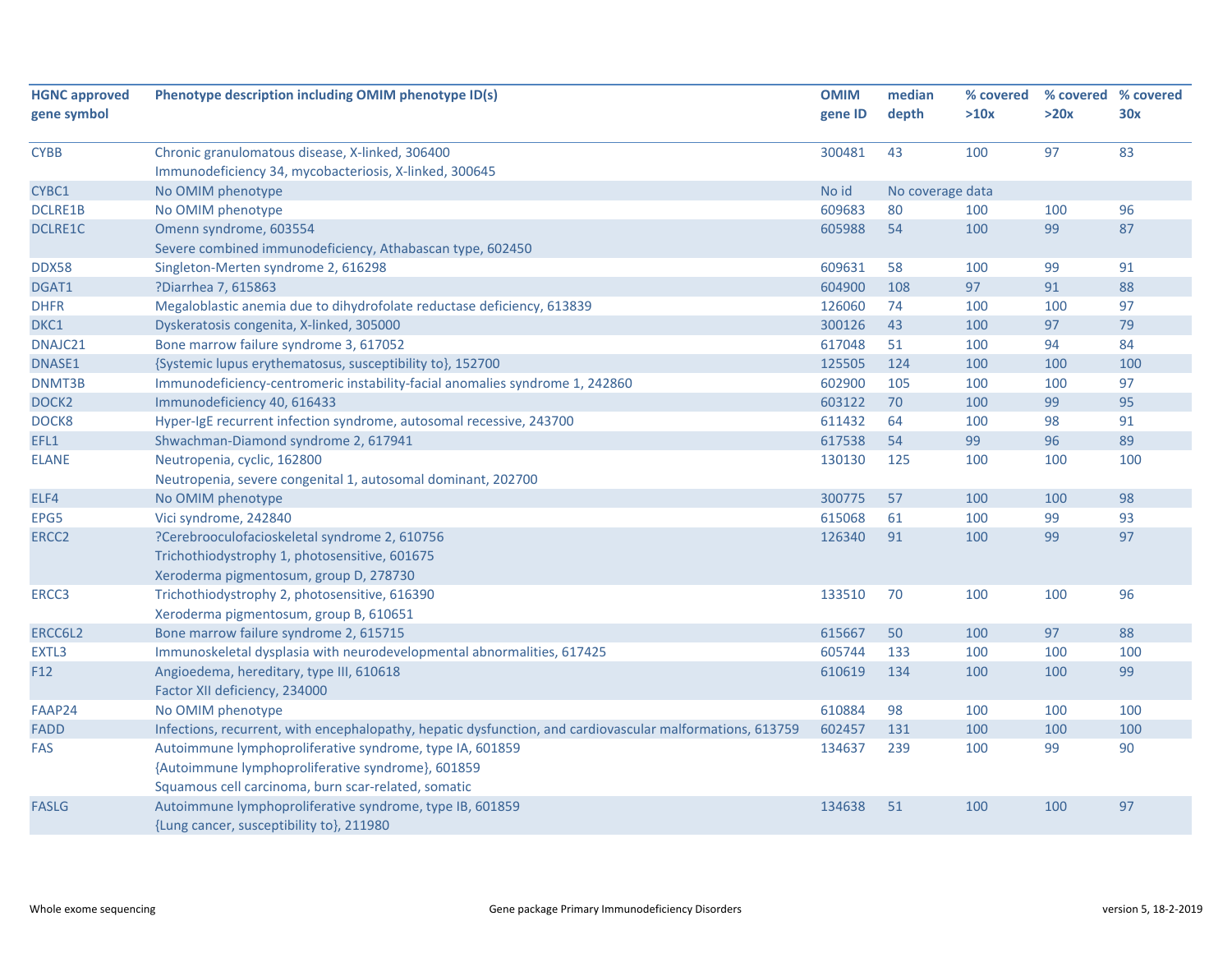| <b>HGNC approved</b> | Phenotype description including OMIM phenotype ID(s)                                         | <b>OMIM</b> | median | % covered |      | % covered % covered |
|----------------------|----------------------------------------------------------------------------------------------|-------------|--------|-----------|------|---------------------|
| gene symbol          |                                                                                              | gene ID     | depth  | >10x      | >20x | 30x                 |
|                      |                                                                                              |             |        |           |      |                     |
| FAT4                 | Hennekam lymphangiectasia-lymphedema syndrome 2, 616006                                      | 612411      | 78     | 100       | 100  | 98                  |
|                      | Van Maldergem syndrome 2, 615546                                                             |             |        |           |      |                     |
| FCGR1A               | [IgG receptor I, phagocytic, familial deficiency of]                                         | 146760      | 99     | 100       | 100  | 99                  |
| FCGR2A               | {Lupus nephritis, susceptibility to}, 152700                                                 | 146790      | 136    | 100       | 100  | 100                 |
|                      | {Malaria, severe, susceptibility to}, 611162                                                 |             |        |           |      |                     |
|                      | {Pseudomonas aeruginosa, susceptibility to chronic infection by, in cystic fibrosis}, 219700 |             |        |           |      |                     |
| FCGR2B               | {Malaria, resistance to}, 611162                                                             | 604590      | 219    | 100       | 100  | 100                 |
|                      | {Systemic lupus erythematosus, susceptibility to}, 152700                                    |             |        |           |      |                     |
| FCGR3A               | Immunodeficiency 20, 615707                                                                  | 146740      | 248    | 100       | 100  | 97                  |
| FCGR3B               | Neutropenia, alloimmune neonatal                                                             | 610665      | 217    | 100       | 100  | 100                 |
| FCN3                 | Immunodeficiency due to ficolin 3 deficiency, 613860                                         | 604973      | 91     | 100       | 100  | 95                  |
| FERMT3               | Leukocyte adhesion deficiency, type III, 612840                                              | 607901      | 109    | 100       | 100  | 95                  |
| FNIP1                | No OMIM phenotype                                                                            | 610594      | 51     | 100       | 98   | 89                  |
| FOXN1                | T-cell immunodeficiency, congenital alopecia, and nail dystrophy, 601705                     | 600838      | 119    | 100       | 100  | 100                 |
| FOXP3                | {Diabetes mellitus, type I, susceptibility to}, 222100                                       | 300292      | 60     | 100       | 99   | 90                  |
|                      | Immunodysregulation, polyendocrinopathy, and enteropathy, X-linked, 304790                   |             |        |           |      |                     |
| FPR1                 | No OMIM phenotype                                                                            | 136537      | 102    | 100       | 100  | 100                 |
| G6PC                 | Glycogen storage disease la, 232200                                                          | 613742      | 96     | 100       | 100  | 100                 |
| G6PC3                | Dursun syndrome, 612541                                                                      | 611045      | 96     | 100       | 100  | 100                 |
|                      | Neutropenia, severe congenital 4, autosomal recessive, 612541                                |             |        |           |      |                     |
| G6PD                 | Hemolytic anemia, G6PD deficient (favism), 300908                                            | 305900      | 90     | 100       | 100  | 99                  |
|                      | {Resistance to malaria due to G6PD deficiency}, 611162                                       |             |        |           |      |                     |
| GATA2                | Emberger syndrome, 614038                                                                    | 137295      | 97     | 100       | 100  | 100                 |
|                      | Immunodeficiency 21, 614172                                                                  |             |        |           |      |                     |
|                      | {Leukemia, acute myeloid, susceptibility to}, 601626                                         |             |        |           |      |                     |
|                      | {Myelodysplastic syndrome, susceptibility to}, 614286                                        |             |        |           |      |                     |
| GFI1                 | ?Neutropenia, nonimmune chronic idiopathic, of adults, 607847                                | 600871      | 134    | 100       | 100  | 100                 |
|                      | ?Neutropenia, severe congenital 2, autosomal dominant, 613107                                |             |        |           |      |                     |
| GINS1                | Immunodeficiency 55, 617827                                                                  | 610608      | 59     | 100       | 99   | 84                  |
| GJC <sub>2</sub>     | Leukodystrophy, hypomyelinating, 2, 608804                                                   | 608803      | 92     | 98        | 88   | 81                  |
|                      | Lymphedema, hereditary, IC, 613480                                                           |             |        |           |      |                     |
|                      | Spastic paraplegia 44, autosomal recessive, 613206                                           |             |        |           |      |                     |
| GRHL <sub>2</sub>    | Corneal dystrophy, posterior polymorphous, 4, 618031                                         | 608576      | 69     | 100       | 100  | 96                  |
|                      | Deafness, autosomal dominant 28, 608641                                                      |             |        |           |      |                     |
|                      | Ectodermal dysplasia/short stature syndrome, 616029                                          |             |        |           |      |                     |
| GTF2H5               | Trichothiodystrophy 3, photosensitive, 616395                                                | 608780      | 44     | 100       | 100  | 90                  |
| HAX1                 | Neutropenia, severe congenital 3, autosomal recessive, 610738                                | 605998      | 90     | 100       | 100  | 98                  |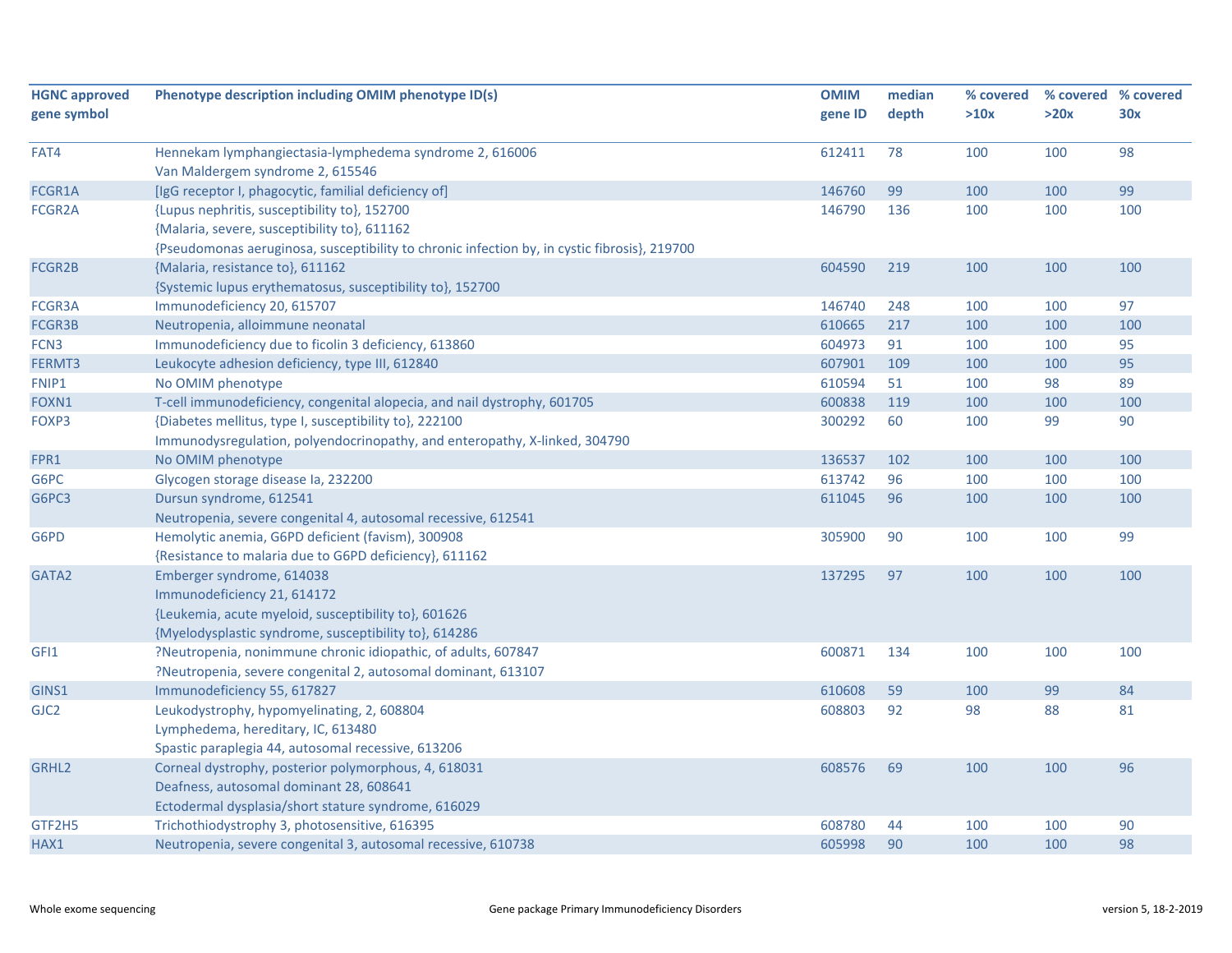| <b>HGNC approved</b> | Phenotype description including OMIM phenotype ID(s)                         | <b>OMIM</b> | median | % covered |      | % covered % covered |
|----------------------|------------------------------------------------------------------------------|-------------|--------|-----------|------|---------------------|
| gene symbol          |                                                                              | gene ID     | depth  | >10x      | >20x | 30x                 |
|                      |                                                                              |             |        |           |      |                     |
| <b>HELLS</b>         | Immunodeficiency-centromeric instability-facial anomalies syndrome 4, 616911 | 603946      | 54     | 100       | 93   | 78                  |
| HMOX1                | Heme oxygenase-1 deficiency, 614034                                          | 141250      | 102    | 100       | 100  | 100                 |
|                      | {Pulmonary disease, chronic obstructive, susceptibility to}, 606963          |             |        |           |      |                     |
| HYOU1                | No OMIM phenotype                                                            | 601746      | 100    | 100       | 100  | 97                  |
| <b>ICOS</b>          | Immunodeficiency, common variable, 1, 607594                                 | 604558      | 49     | 100       | 99   | 90                  |
| IFIH1                | Aicardi-Goutieres syndrome 7, 615846                                         | 606951      | 74     | 100       | 99   | 93                  |
|                      | Singleton-Merten syndrome 1, 182250                                          |             |        |           |      |                     |
| <b>IFNAR2</b>        | {Hepatitis B virus, susceptibility to}, 610424                               | 602376      | 79     | 100       | 100  | 93                  |
|                      | ?Immunodeficiency 45, 616669                                                 |             |        |           |      |                     |
| IFNGR1               | {H. pylori infection, susceptibility to}, 600263                             | 107470      | 61     | 100       | 99   | 90                  |
|                      | {Hepatitis B virus infection, susceptibility to}, 610424                     |             |        |           |      |                     |
|                      | Immunodeficiency 27A, mycobacteriosis, AR, 209950                            |             |        |           |      |                     |
|                      | Immunodeficiency 27B, mycobacteriosis, AD, 615978                            |             |        |           |      |                     |
|                      | {Tuberculosis infection, protection against}, 607948                         |             |        |           |      |                     |
|                      | {Tuberculosis, susceptibility to}, 607948                                    |             |        |           |      |                     |
| <b>IFNGR2</b>        | Immunodeficiency 28, mycobacteriosis, 614889                                 | 147569      | 53     | 97        | 92   | 86                  |
| IGLL1                | Agammaglobulinemia 2, 613500                                                 | 146770      | 127    | 100       | 100  | 100                 |
| <b>IKBKB</b>         | Immunodeficiency 15, 615592                                                  | 603258      | 79     | 100       | 99   | 95                  |
| <b>IKBKG</b>         | Ectodermal dysplasia, hypohidrotic, with immune deficiency, 300291           | 300248      | 77     | 100       | 100  | 96                  |
|                      | Ectodermal, dysplasia, anhidrotic, lymphedema and immunodeficiency, 300301   |             |        |           |      |                     |
|                      | Immunodeficiency 33, 300636                                                  |             |        |           |      |                     |
|                      | Immunodeficiency, isolated, 300584                                           |             |        |           |      |                     |
|                      | Incontinentia pigmenti, 308300                                               |             |        |           |      |                     |
|                      | Invasive pneumococcal disease, recurrent isolated, 2, 300640                 |             |        |           |      |                     |
| IKZF1                | Immunodeficiency, common variable, 13, 616873                                | 603023      | 140    | 100       | 100  | 99                  |
| IL10                 | {Graft-versus-host disease, protection against}, 614395                      | 124092      | 114    | 100       | 100  | 96                  |
|                      | {HIV-1, susceptibility to}, 609423                                           |             |        |           |      |                     |
|                      | {Rheumatoid arthritis, progression of}, 180300                               |             |        |           |      |                     |
| IL10RA               | Inflammatory bowel disease 28, early onset, autosomal recessive, 613148      | 146933      | 119    | 100       | 100  | 99                  |
| IL10RB               | {Hepatitis B virus, susceptibility to}, 610424                               | 123889      | 60     | 100       | 99   | 93                  |
|                      | Inflammatory bowel disease 25, early onset, autosomal recessive, 612567      |             |        |           |      |                     |
| <b>IL12B</b>         | Immunodeficiency 29, mycobacteriosis, 614890                                 | 161561      | 68     | 100       | 100  | 92                  |
| <b>IL12RB1</b>       | Immunodeficiency 30, 614891                                                  | 601604      | 105    | 100       | 100  | 99                  |
| <b>IL17F</b>         | ?Candidiasis, familial, 6, autosomal dominant, 613956                        | 606496      | 72     | 100       | 100  | 100                 |
| IL17RA               | Immunodeficiency 51, 613953                                                  | 605461      | 114    | 100       | 100  | 100                 |
| IL17RC               | Candidiasis, familial, 9, 616445                                             | 610925      | 106    | 100       | 100  | 99                  |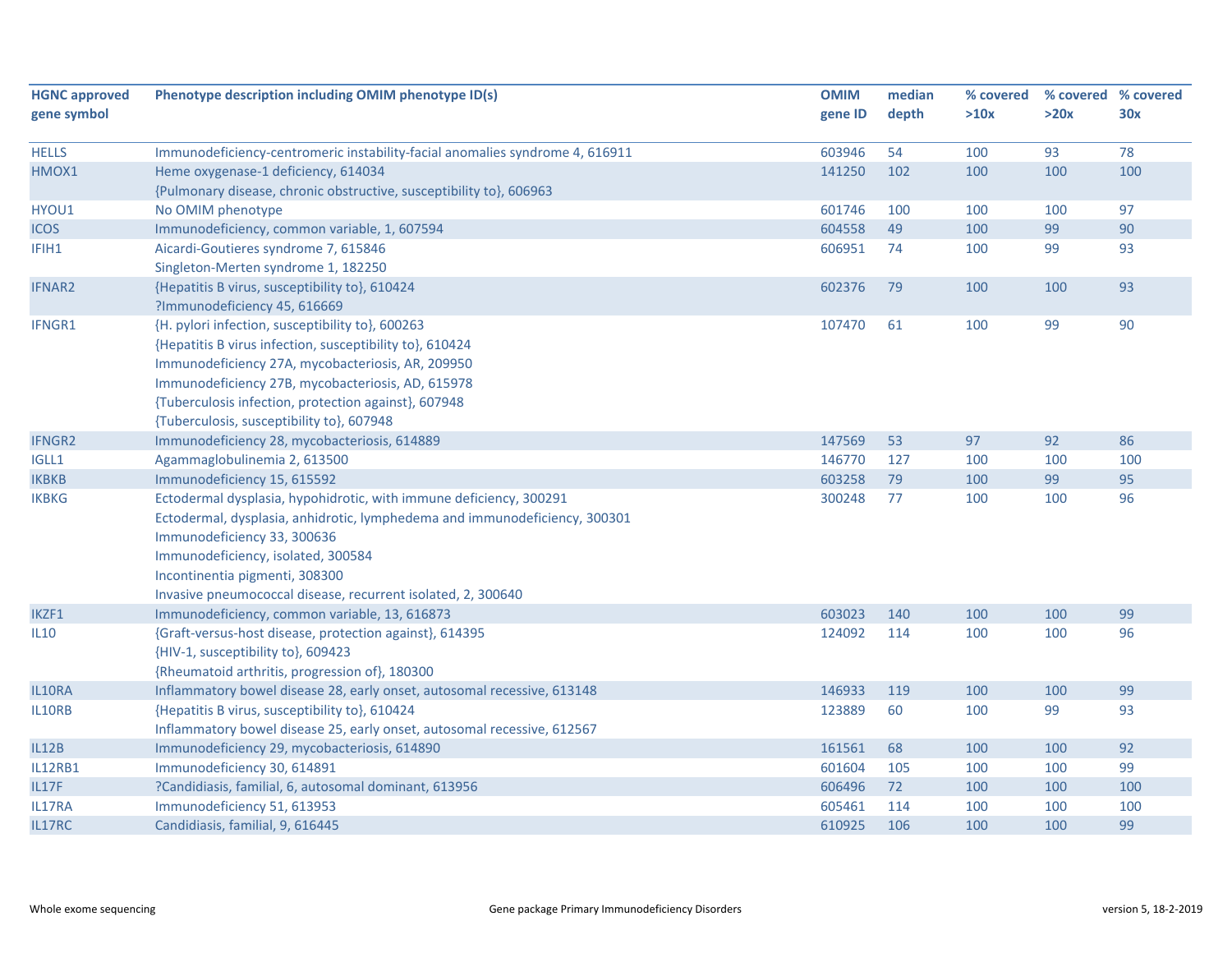| Phenotype description including OMIM phenotype ID(s)                                                | <b>OMIM</b>                                                                                                                                                                                                                                                                                                                                                                                                                                                                                                                                                                                                                                                                                                                                                                                                                                                                                                                                                                                                                                                                                                                                                                                           | median                                                                                                                         | % covered                                                          |                                                                                        | % covered % covered                                                 |
|-----------------------------------------------------------------------------------------------------|-------------------------------------------------------------------------------------------------------------------------------------------------------------------------------------------------------------------------------------------------------------------------------------------------------------------------------------------------------------------------------------------------------------------------------------------------------------------------------------------------------------------------------------------------------------------------------------------------------------------------------------------------------------------------------------------------------------------------------------------------------------------------------------------------------------------------------------------------------------------------------------------------------------------------------------------------------------------------------------------------------------------------------------------------------------------------------------------------------------------------------------------------------------------------------------------------------|--------------------------------------------------------------------------------------------------------------------------------|--------------------------------------------------------------------|----------------------------------------------------------------------------------------|---------------------------------------------------------------------|
|                                                                                                     | gene ID                                                                                                                                                                                                                                                                                                                                                                                                                                                                                                                                                                                                                                                                                                                                                                                                                                                                                                                                                                                                                                                                                                                                                                                               | depth                                                                                                                          | >10x                                                               | >20x                                                                                   | 30x                                                                 |
|                                                                                                     |                                                                                                                                                                                                                                                                                                                                                                                                                                                                                                                                                                                                                                                                                                                                                                                                                                                                                                                                                                                                                                                                                                                                                                                                       |                                                                                                                                |                                                                    |                                                                                        |                                                                     |
|                                                                                                     |                                                                                                                                                                                                                                                                                                                                                                                                                                                                                                                                                                                                                                                                                                                                                                                                                                                                                                                                                                                                                                                                                                                                                                                                       |                                                                                                                                |                                                                    |                                                                                        | 86                                                                  |
|                                                                                                     |                                                                                                                                                                                                                                                                                                                                                                                                                                                                                                                                                                                                                                                                                                                                                                                                                                                                                                                                                                                                                                                                                                                                                                                                       |                                                                                                                                |                                                                    |                                                                                        |                                                                     |
|                                                                                                     |                                                                                                                                                                                                                                                                                                                                                                                                                                                                                                                                                                                                                                                                                                                                                                                                                                                                                                                                                                                                                                                                                                                                                                                                       |                                                                                                                                |                                                                    |                                                                                        |                                                                     |
|                                                                                                     |                                                                                                                                                                                                                                                                                                                                                                                                                                                                                                                                                                                                                                                                                                                                                                                                                                                                                                                                                                                                                                                                                                                                                                                                       |                                                                                                                                |                                                                    |                                                                                        | 59                                                                  |
|                                                                                                     |                                                                                                                                                                                                                                                                                                                                                                                                                                                                                                                                                                                                                                                                                                                                                                                                                                                                                                                                                                                                                                                                                                                                                                                                       |                                                                                                                                |                                                                    |                                                                                        | 86                                                                  |
|                                                                                                     |                                                                                                                                                                                                                                                                                                                                                                                                                                                                                                                                                                                                                                                                                                                                                                                                                                                                                                                                                                                                                                                                                                                                                                                                       |                                                                                                                                |                                                                    |                                                                                        | 100                                                                 |
|                                                                                                     |                                                                                                                                                                                                                                                                                                                                                                                                                                                                                                                                                                                                                                                                                                                                                                                                                                                                                                                                                                                                                                                                                                                                                                                                       |                                                                                                                                |                                                                    |                                                                                        |                                                                     |
|                                                                                                     | 147730                                                                                                                                                                                                                                                                                                                                                                                                                                                                                                                                                                                                                                                                                                                                                                                                                                                                                                                                                                                                                                                                                                                                                                                                | 89                                                                                                                             | 100                                                                | 100                                                                                    | 99                                                                  |
| Immunodeficiency 41 with lymphoproliferation and autoimmunity, 606367                               |                                                                                                                                                                                                                                                                                                                                                                                                                                                                                                                                                                                                                                                                                                                                                                                                                                                                                                                                                                                                                                                                                                                                                                                                       |                                                                                                                                |                                                                    |                                                                                        |                                                                     |
| Combined immunodeficiency, X-linked, moderate, 312863                                               | 308380                                                                                                                                                                                                                                                                                                                                                                                                                                                                                                                                                                                                                                                                                                                                                                                                                                                                                                                                                                                                                                                                                                                                                                                                | 49                                                                                                                             | 100                                                                | 99                                                                                     | 81                                                                  |
| Severe combined immunodeficiency, X-linked, 300400                                                  |                                                                                                                                                                                                                                                                                                                                                                                                                                                                                                                                                                                                                                                                                                                                                                                                                                                                                                                                                                                                                                                                                                                                                                                                       |                                                                                                                                |                                                                    |                                                                                        |                                                                     |
| Psoriasis 14, pustular, 614204                                                                      | 605507                                                                                                                                                                                                                                                                                                                                                                                                                                                                                                                                                                                                                                                                                                                                                                                                                                                                                                                                                                                                                                                                                                                                                                                                | 79                                                                                                                             | 100                                                                | 100                                                                                    | 100                                                                 |
| No OMIM phenotype                                                                                   | 600694                                                                                                                                                                                                                                                                                                                                                                                                                                                                                                                                                                                                                                                                                                                                                                                                                                                                                                                                                                                                                                                                                                                                                                                                | 56                                                                                                                             | 100                                                                | 95                                                                                     | 74                                                                  |
| Severe combined immunodeficiency, T-cell negative, B-cell/natural killer cell-positive type, 608971 | 146661                                                                                                                                                                                                                                                                                                                                                                                                                                                                                                                                                                                                                                                                                                                                                                                                                                                                                                                                                                                                                                                                                                                                                                                                | 52                                                                                                                             | 100                                                                | 100                                                                                    | 94                                                                  |
| No OMIM phenotype                                                                                   | 610169                                                                                                                                                                                                                                                                                                                                                                                                                                                                                                                                                                                                                                                                                                                                                                                                                                                                                                                                                                                                                                                                                                                                                                                                | 65                                                                                                                             | 100                                                                | 97                                                                                     | 85                                                                  |
| Diabetes mellitus, insulin-resistant, with acanthosis nigricans, 610549                             | 147670                                                                                                                                                                                                                                                                                                                                                                                                                                                                                                                                                                                                                                                                                                                                                                                                                                                                                                                                                                                                                                                                                                                                                                                                | 102                                                                                                                            | 100                                                                | 98                                                                                     | 95                                                                  |
| Hyperinsulinemic hypoglycemia, familial, 5, 609968                                                  |                                                                                                                                                                                                                                                                                                                                                                                                                                                                                                                                                                                                                                                                                                                                                                                                                                                                                                                                                                                                                                                                                                                                                                                                       |                                                                                                                                |                                                                    |                                                                                        |                                                                     |
| Leprechaunism, 246200                                                                               |                                                                                                                                                                                                                                                                                                                                                                                                                                                                                                                                                                                                                                                                                                                                                                                                                                                                                                                                                                                                                                                                                                                                                                                                       |                                                                                                                                |                                                                    |                                                                                        |                                                                     |
|                                                                                                     |                                                                                                                                                                                                                                                                                                                                                                                                                                                                                                                                                                                                                                                                                                                                                                                                                                                                                                                                                                                                                                                                                                                                                                                                       |                                                                                                                                |                                                                    |                                                                                        |                                                                     |
|                                                                                                     | 300283                                                                                                                                                                                                                                                                                                                                                                                                                                                                                                                                                                                                                                                                                                                                                                                                                                                                                                                                                                                                                                                                                                                                                                                                | 63                                                                                                                             | 100                                                                | 99                                                                                     | 91                                                                  |
|                                                                                                     | 606883                                                                                                                                                                                                                                                                                                                                                                                                                                                                                                                                                                                                                                                                                                                                                                                                                                                                                                                                                                                                                                                                                                                                                                                                | 63                                                                                                                             | 100                                                                | 98                                                                                     | 86                                                                  |
|                                                                                                     |                                                                                                                                                                                                                                                                                                                                                                                                                                                                                                                                                                                                                                                                                                                                                                                                                                                                                                                                                                                                                                                                                                                                                                                                       |                                                                                                                                |                                                                    |                                                                                        |                                                                     |
|                                                                                                     | 615332                                                                                                                                                                                                                                                                                                                                                                                                                                                                                                                                                                                                                                                                                                                                                                                                                                                                                                                                                                                                                                                                                                                                                                                                | 85                                                                                                                             | 100                                                                | 100                                                                                    | 99                                                                  |
|                                                                                                     |                                                                                                                                                                                                                                                                                                                                                                                                                                                                                                                                                                                                                                                                                                                                                                                                                                                                                                                                                                                                                                                                                                                                                                                                       | 121                                                                                                                            |                                                                    |                                                                                        | 96                                                                  |
|                                                                                                     |                                                                                                                                                                                                                                                                                                                                                                                                                                                                                                                                                                                                                                                                                                                                                                                                                                                                                                                                                                                                                                                                                                                                                                                                       | 123                                                                                                                            |                                                                    | 99                                                                                     | 97                                                                  |
|                                                                                                     |                                                                                                                                                                                                                                                                                                                                                                                                                                                                                                                                                                                                                                                                                                                                                                                                                                                                                                                                                                                                                                                                                                                                                                                                       |                                                                                                                                |                                                                    | 100                                                                                    | 99                                                                  |
|                                                                                                     |                                                                                                                                                                                                                                                                                                                                                                                                                                                                                                                                                                                                                                                                                                                                                                                                                                                                                                                                                                                                                                                                                                                                                                                                       |                                                                                                                                |                                                                    |                                                                                        |                                                                     |
|                                                                                                     | 147574                                                                                                                                                                                                                                                                                                                                                                                                                                                                                                                                                                                                                                                                                                                                                                                                                                                                                                                                                                                                                                                                                                                                                                                                | 118                                                                                                                            | 100                                                                | 100                                                                                    | 100                                                                 |
|                                                                                                     |                                                                                                                                                                                                                                                                                                                                                                                                                                                                                                                                                                                                                                                                                                                                                                                                                                                                                                                                                                                                                                                                                                                                                                                                       |                                                                                                                                |                                                                    |                                                                                        | 100                                                                 |
|                                                                                                     |                                                                                                                                                                                                                                                                                                                                                                                                                                                                                                                                                                                                                                                                                                                                                                                                                                                                                                                                                                                                                                                                                                                                                                                                       |                                                                                                                                |                                                                    |                                                                                        | 86                                                                  |
|                                                                                                     |                                                                                                                                                                                                                                                                                                                                                                                                                                                                                                                                                                                                                                                                                                                                                                                                                                                                                                                                                                                                                                                                                                                                                                                                       |                                                                                                                                |                                                                    |                                                                                        | 100                                                                 |
|                                                                                                     |                                                                                                                                                                                                                                                                                                                                                                                                                                                                                                                                                                                                                                                                                                                                                                                                                                                                                                                                                                                                                                                                                                                                                                                                       |                                                                                                                                |                                                                    |                                                                                        | 92                                                                  |
|                                                                                                     |                                                                                                                                                                                                                                                                                                                                                                                                                                                                                                                                                                                                                                                                                                                                                                                                                                                                                                                                                                                                                                                                                                                                                                                                       |                                                                                                                                |                                                                    |                                                                                        | 100                                                                 |
|                                                                                                     |                                                                                                                                                                                                                                                                                                                                                                                                                                                                                                                                                                                                                                                                                                                                                                                                                                                                                                                                                                                                                                                                                                                                                                                                       |                                                                                                                                |                                                                    |                                                                                        | 89                                                                  |
|                                                                                                     | {Gastric cancer risk after H. pylori infection}, 137215<br>Interleukin 1 receptor antagonist deficiency, 612852<br>{Microvascular complications of diabetes 4}, 612628<br>No OMIM phenotype<br>?Immunodeficiency, common variable, 11, 615767<br>[IgE, elevated level of], 147050<br>Immunodeficiency 56, 615207<br>{Diabetes, mellitus, insulin-dependent, susceptibility to, 10}, 601942<br>Rabson-Mendenhall syndrome, 262190<br>No OMIM phenotype<br>IRAK4 deficiency, 607676<br>Invasive pneumococcal disease, recurrent isolated, 1, 610799<br>?Immunodeficiency, common variable, 14, 617765<br>{Encephalopathy, acute, infection-induced (herpes-specific), susceptibility to, 7}, 616532<br>?Immunodeficiency 39, 616345<br>Immunodeficiency 32A, mycobacteriosis, autosomal dominant, 614893<br>Immunodeficiency 32B, monocyte and dendritic cell deficiency, autosomal recessive, 226990<br>No OMIM phenotype<br>Immunodeficiency 38, 616126<br>Autoimmune disease, multisystem, with facial dysmorphism, 613385<br>Leukocyte adhesion deficiency, 116920<br>Lymphoproliferative syndrome 1, 613011<br>Neutropenia, severe congenital, 6, autosomal recessive, 616022<br>No OMIM phenotype | 147679<br>147680<br>605384<br>605383<br>603734<br>605047<br>601565<br>147571<br>606409<br>600065<br>186973<br>616012<br>147795 | 72<br>35<br>56<br>104<br>135<br>135<br>52<br>142<br>69<br>75<br>60 | 100<br>100<br>100<br>100<br>100<br>100<br>100<br>100<br>96<br>100<br>100<br>100<br>100 | 99<br>85<br>97<br>100<br>99<br>100<br>94<br>100<br>100<br>100<br>97 |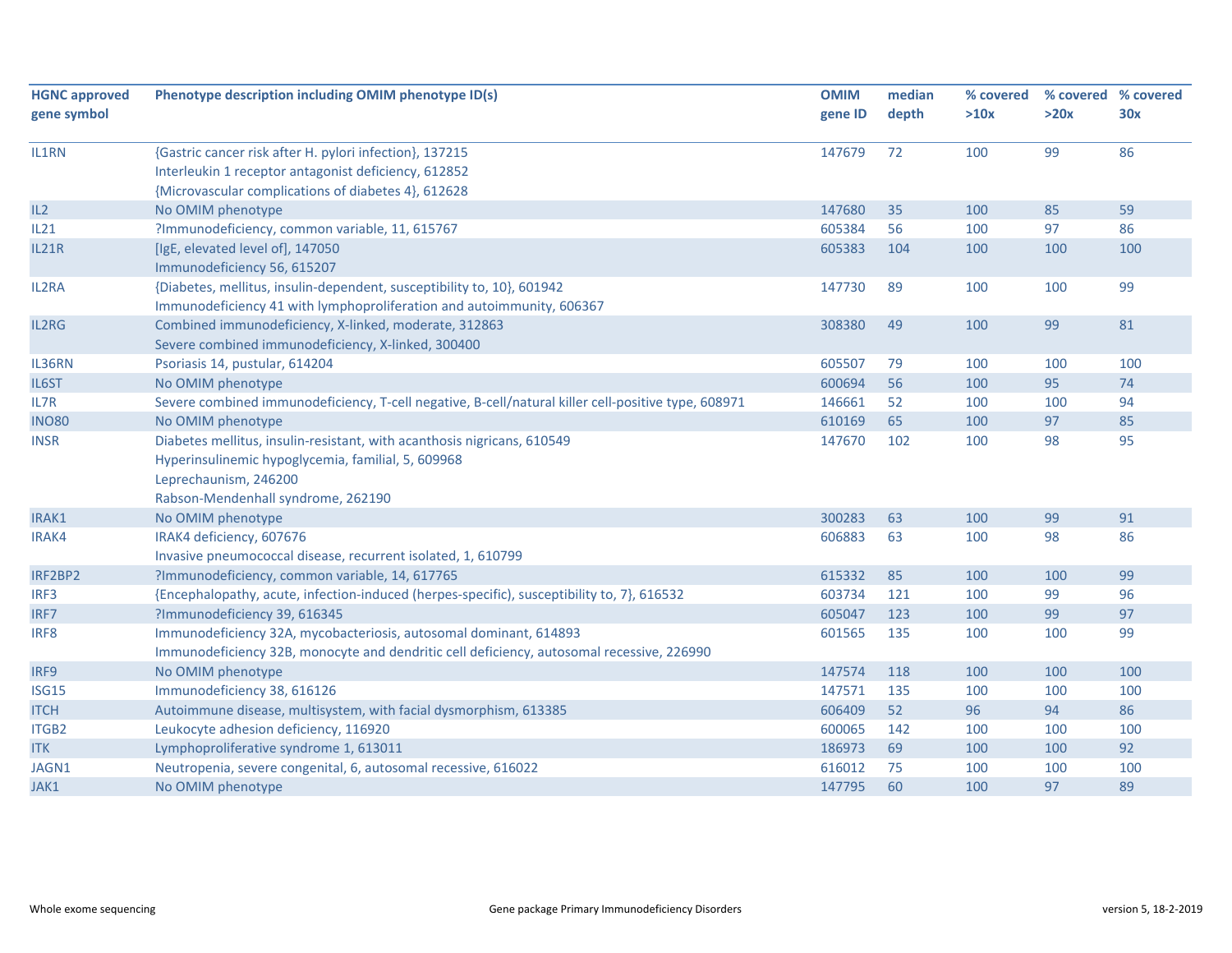| <b>HGNC approved</b> | Phenotype description including OMIM phenotype ID(s)                                                  | <b>OMIM</b> | median | % covered |      | % covered % covered |
|----------------------|-------------------------------------------------------------------------------------------------------|-------------|--------|-----------|------|---------------------|
| gene symbol          |                                                                                                       | gene ID     | depth  | >10x      | >20x | 30x                 |
|                      |                                                                                                       |             |        |           |      |                     |
| JAK2                 | {Budd-Chiari syndrome, somatic}, 600880                                                               | 147796      | 54     | 100       | 97   | 85                  |
|                      | Erythrocytosis, somatic, 133100                                                                       |             |        |           |      |                     |
|                      | Leukemia, acute myeloid, somatic, 601626                                                              |             |        |           |      |                     |
|                      | Myelofibrosis, somatic, 254450                                                                        |             |        |           |      |                     |
|                      | Polycythemia vera, somatic, 263300                                                                    |             |        |           |      |                     |
|                      | Thrombocythemia 3, 614521                                                                             |             |        |           |      |                     |
| JAK3                 | SCID, autosomal recessive, T-negative/B-positive type, 600802                                         | 600173      | 99     | 100       | 100  | 99                  |
| KDM6A                | Kabuki syndrome 2, 300867                                                                             | 300128      | 43     | 100       | 95   | 72                  |
| KMT2A                | Leukemia, myeloid/lymphoid or mixed-lineage, 159555                                                   | 159555      | 60     | 100       | 100  | 95                  |
|                      | Wiedemann-Steiner syndrome, 605130                                                                    |             |        |           |      |                     |
| KMT2D                | Kabuki syndrome 1, 147920                                                                             | 602113      | 106    | 100       | 100  | 99                  |
| LAMTOR2              | Immunodeficiency due to defect in MAPBP-interacting protein, 610798                                   | 610389      | 96     | 100       | 100  | 100                 |
| LAT                  | Immunodeficiency 52, 617514                                                                           | 602354      | 84     | 100       | 100  | 97                  |
| <b>LCK</b>           | ?Immunodeficiency 22, 615758                                                                          | 153390      | 155    | 100       | 100  | 100                 |
| LIG1                 | No OMIM phenotype                                                                                     | 126391      | 86     | 100       | 100  | 98                  |
| LIG4                 | LIG4 syndrome, 606593                                                                                 | 601837      | 61     | 100       | 100  | 100                 |
|                      | {Multiple myeloma, resistance to}, 254500                                                             |             |        |           |      |                     |
| LPIN2                | Majeed syndrome, 609628                                                                               | 605519      | 65     | 100       | 99   | 93                  |
| <b>LRBA</b>          | Immunodeficiency, common variable, 8, with autoimmunity, 614700                                       | 606453      | 55     | 100       | 97   | 88                  |
| LRRC8A               | ?Agammaglobulinemia 5, 613506                                                                         | 608360      | 152    | 100       | 100  | 100                 |
| LTBP3                | Dental anomalies and short stature, 601216                                                            | 602090      | 125    | 100       | 99   | 96                  |
|                      | Geleophysic dysplasia 3, 617809                                                                       |             |        |           |      |                     |
| <b>LYST</b>          | Chediak-Higashi syndrome, 214500                                                                      | 606897      | 62     | 100       | 98   | 91                  |
| MAGT1                | Immunodeficiency, X-linked, with magnesium defect, Epstein-Barr virus infection and neoplasia, 300853 | 300715      | 44     | 100       | 97   | 81                  |
| <b>MAL</b>           | No OMIM phenotype                                                                                     | 188860      | 92     | 100       | 100  | 93                  |
| MALT1                | Immunodeficiency 12, 615468                                                                           | 604860      | 57     | 97        | 93   | 83                  |
| MAN2B1               | Mannosidosis, alpha-, types I and II, 248500                                                          | 609458      | 110    | 100       | 100  | 100                 |
| <b>MANBA</b>         | Mannosidosis, beta, 248510                                                                            | 609489      | 76     | 100       | 98   | 92                  |
| MAP3K14              | No OMIM phenotype                                                                                     | 604655      | 109    | 100       | 100  | 100                 |
| MASP2                | MASP2 deficiency, 613791                                                                              | 605102      | 80     | 100       | 99   | 94                  |
| MBL <sub>2</sub>     | {Chronic infections, due to MBL deficiency}, 614372                                                   | 154545      | 122    | 100       | 100  | 100                 |
| MC <sub>2R</sub>     | Glucocorticoid deficiency, due to ACTH unresponsiveness, 202200                                       | 607397      | 87     | 100       | 100  | 100                 |
| MCM4                 | Immunodeficiency 54, 609981                                                                           | 602638      | 79     | 100       | 100  | 95                  |
| <b>MEFV</b>          | Familial Mediterranean fever, AD, 134610                                                              | 608107      | 99     | 100       | 100  | 100                 |
|                      | Familial Mediterranean fever, AR, 249100                                                              |             |        |           |      |                     |
| MKL1                 | Megakaryoblastic leukemia, acute                                                                      | 606078      | 92     | 98        | 96   | 91                  |
| <b>MOGS</b>          | Congenital disorder of glycosylation, type IIb, 606056                                                | 601336      | 117    | 100       | 100  | 100                 |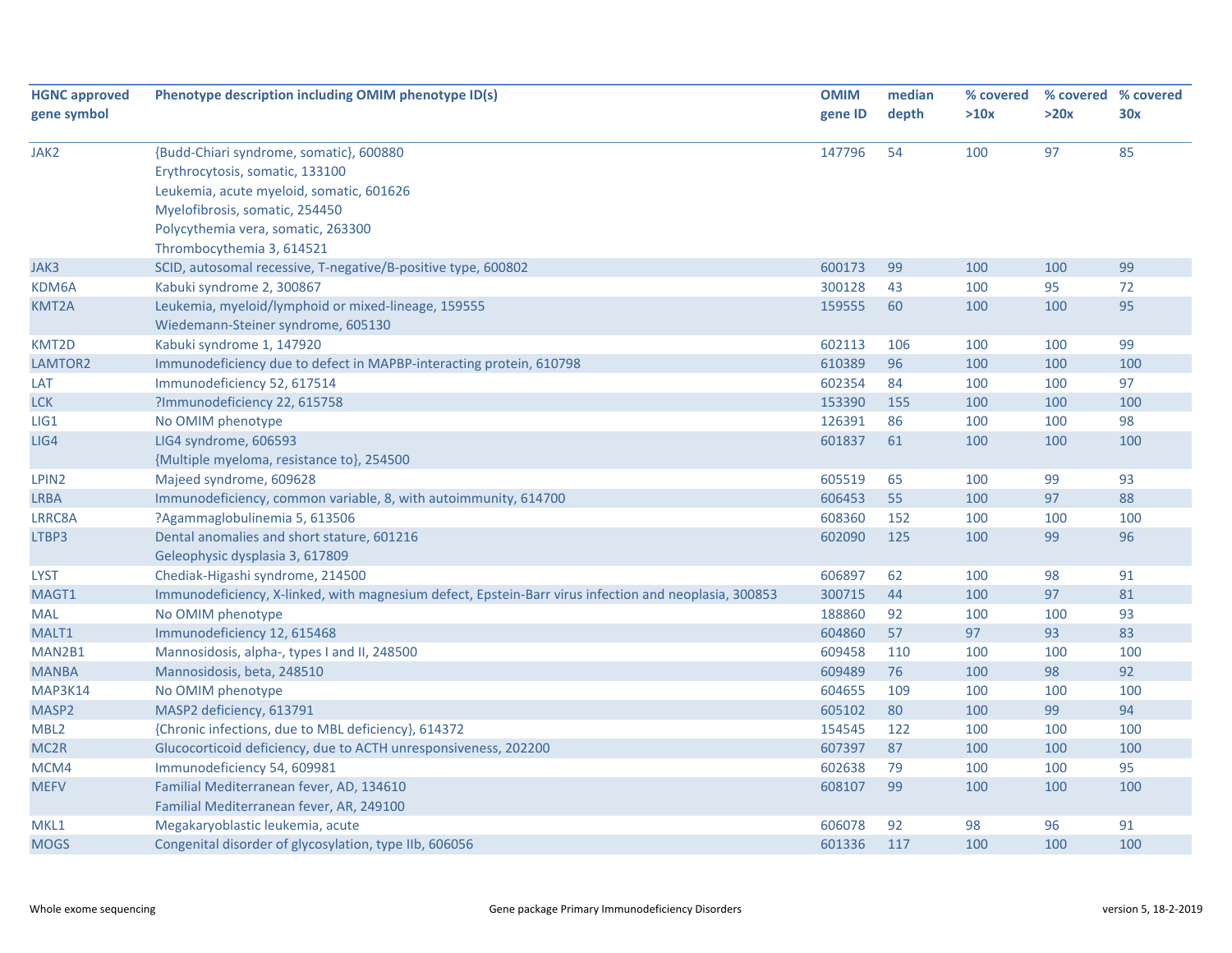| <b>HGNC approved</b> | Phenotype description including OMIM phenotype ID(s)                                                | <b>OMIM</b> | median | % covered | % covered % covered |     |
|----------------------|-----------------------------------------------------------------------------------------------------|-------------|--------|-----------|---------------------|-----|
| gene symbol          |                                                                                                     | gene ID     | depth  | >10x      | >20x                | 30x |
|                      |                                                                                                     |             |        |           |                     |     |
| <b>MRE11</b>         | Ataxia-telangiectasia-like disorder 1, 604391                                                       | 600814      | 47     | 100       | 94                  | 74  |
| <b>MS4A1</b>         | Immunodeficiency, common variable, 5, 613495                                                        | 112210      | 72     | 100       | 100                 | 96  |
| <b>MSN</b>           | Immunodeficiency 50, 300988                                                                         | 309845      | 44     | 98        | 91                  | 75  |
| MTHFD1               | Combined immunodeficiency and megaloblastic anemia with or without hyperhomocysteinemia, 617780     | 172460      | 67     | 100       | 99                  | 91  |
|                      | {Neural tube defects, folate-sensitive, susceptibility to}, 601634                                  |             |        |           |                     |     |
| <b>MVK</b>           | Hyper-IgD syndrome, 260920                                                                          | 251170      | 96     | 100       | 100                 | 98  |
|                      | Mevalonic aciduria, 610377                                                                          |             |        |           |                     |     |
|                      | Porokeratosis 3, multiple types, 175900                                                             |             |        |           |                     |     |
| <b>MYD88</b>         | Macroglobulinemia, Waldenstrom, somatic, 153600                                                     | 602170      | 140    | 100       | 100                 | 100 |
|                      | Pyogenic bacterial infections, recurrent, due to MYD88 deficiency, 612260                           |             |        |           |                     |     |
| MYSM1                | No OMIM phenotype                                                                                   | 612176      | 47     | 100       | 96                  | 81  |
| <b>NBAS</b>          | Infantile liver failure syndrome 2, 616483                                                          | 608025      | 57     | 100       | 98                  | 89  |
|                      | Short stature, optic nerve atrophy, and Pelger-Huet anomaly, 614800                                 |             |        |           |                     |     |
| <b>NBN</b>           | Aplastic anemia, 609135                                                                             | 602667      | 59     | 100       | 97                  | 81  |
|                      | Leukemia, acute lymphoblastic, 613065                                                               |             |        |           |                     |     |
|                      | Nijmegen breakage syndrome, 251260                                                                  |             |        |           |                     |     |
| NCF1                 | Chronic granulomatous disease due to deficiency of NCF-1, 233700                                    | 608512      | 174    | 100       | 100                 | 99  |
| NCF <sub>2</sub>     | Chronic granulomatous disease due to deficiency of NCF-2, 233710                                    | 608515      | 84     | 100       | 100                 | 96  |
| NCF4                 | ?Granulomatous disease, chronic, autosomal recessive, cytochrome b-positive, type III, 613960       | 601488      | 110    | 100       | 100                 | 100 |
| <b>NCSTN</b>         | Acne inversa, familial, 1, 142690                                                                   | 605254      | 89     | 100       | 100                 | 98  |
| NFAT5                | No OMIM phenotype                                                                                   | 604708      | 54     | 100       | 98                  | 92  |
| NFKB1                | Immunodeficiency, common variable, 12, 616576                                                       | 164011      | 48     | 100       | 96                  | 84  |
| NFKB <sub>2</sub>    | Immunodeficiency, common variable, 10, 615577                                                       | 164012      | 136    | 100       | 100                 | 94  |
| <b>NFKBIA</b>        | Ectodermal dysplasia, anhidrotic, with T-cell immunodeficiency, 612132                              | 164008      | 134    | 100       | 100                 | 100 |
| NHEJ1                | Severe combined immunodeficiency with microcephaly, growth retardation, and sensitivity to ionizing | 611290      | 47     | 100       | 100                 | 89  |
|                      | radiation, 611291                                                                                   |             |        |           |                     |     |
| NHP <sub>2</sub>     | Dyskeratosis congenita, autosomal recessive 2, 613987                                               | 606470      | 102    | 100       | 100                 | 100 |
| NLRC4                | Autoinflammation with infantile enterocolitis, 616050                                               | 606831      | 67     | 100       | 100                 | 96  |
|                      | ?Familial cold autoinflammatory syndrome 4, 616115                                                  |             |        |           |                     |     |
| NLRP1                | Autoinflammation with arthritis and dyskeratosis, 617388                                            | 606636      | 96     | 100       | 100                 | 99  |
|                      | Palmoplantar carcinoma, multiple self-healing, 615225                                               |             |        |           |                     |     |
|                      | {Vitiligo-associated multiple autoimmune disease susceptibility 1}, 606579                          |             |        |           |                     |     |
|                      |                                                                                                     |             |        |           |                     |     |
| NLRP12               | Familial cold autoinflammatory syndrome 2, 611762                                                   | 609648      | 127    | 100       | 100                 | 100 |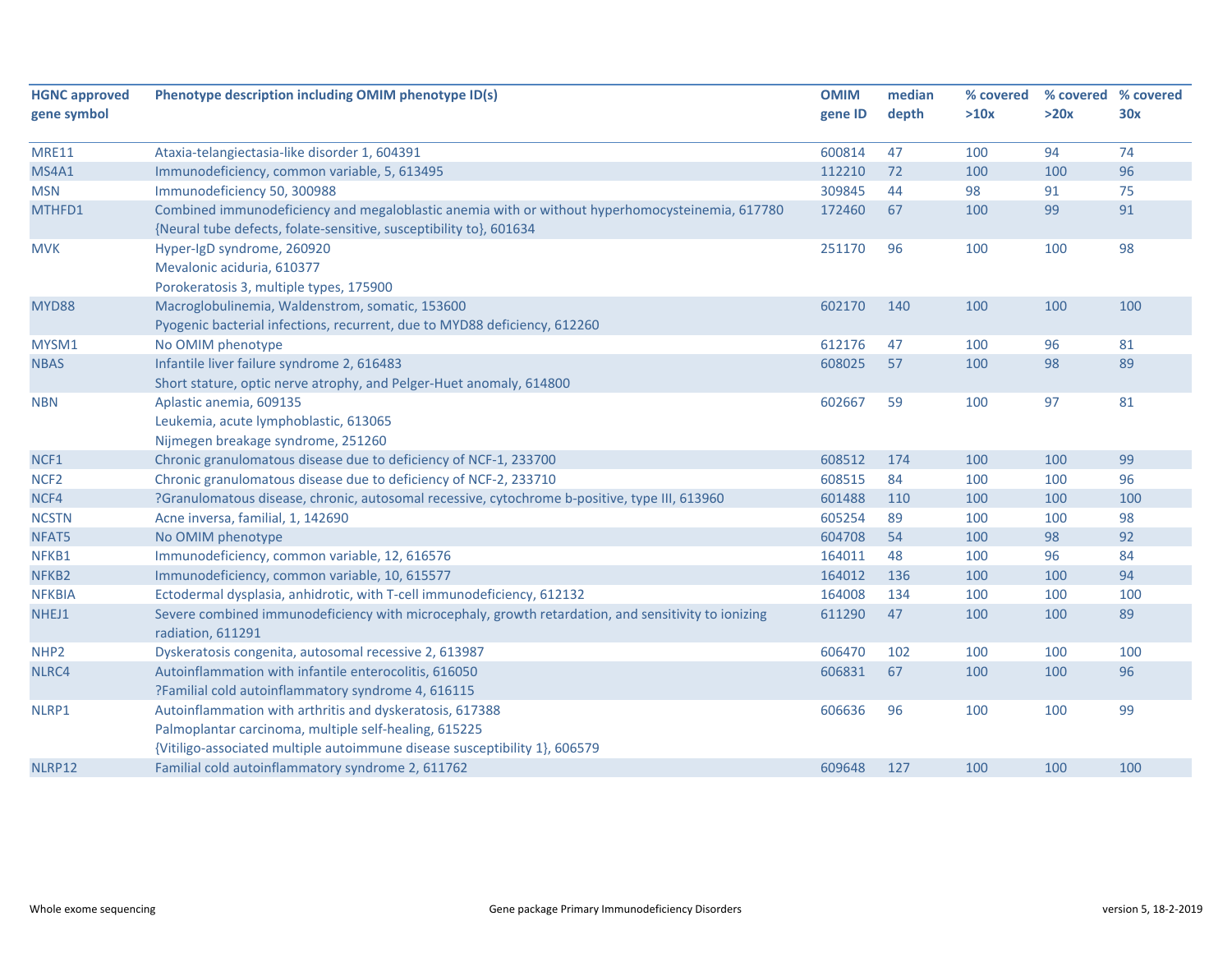| <b>HGNC approved</b> | Phenotype description including OMIM phenotype ID(s)                                                      | <b>OMIM</b> | median | % covered | % covered % covered |     |
|----------------------|-----------------------------------------------------------------------------------------------------------|-------------|--------|-----------|---------------------|-----|
| gene symbol          |                                                                                                           | gene ID     | depth  | >10x      | >20x                | 30x |
|                      |                                                                                                           |             |        |           |                     |     |
| NLRP3                | CINCA syndrome, 607115                                                                                    | 606416      | 108    | 100       | 100                 | 100 |
|                      | Deafness, autosomal dominant 34, with or without inflammation, 617772                                     |             |        |           |                     |     |
|                      | Familial cold inflammatory syndrome 1, 120100                                                             |             |        |           |                     |     |
|                      | Keratoendothelitis fugax hereditaria, 148200                                                              |             |        |           |                     |     |
|                      | Muckle-Wells syndrome, 191900                                                                             |             |        |           |                     |     |
| NOD <sub>2</sub>     | Blau syndrome, 186580                                                                                     | 605956      | 104    | 100       | 100                 | 97  |
|                      | {Inflammatory bowel disease 1, Crohn disease}, 266600                                                     |             |        |           |                     |     |
|                      | {Psoriatic arthritis, susceptibility to}, 607507                                                          |             |        |           |                     |     |
|                      | {Yao syndrome}, 617321                                                                                    |             |        |           |                     |     |
| <b>NOP10</b>         | Dyskeratosis congenita, autosomal recessive 1, 224230                                                     | 606471      | 133    | 100       | 100                 | 100 |
| <b>NRAS</b>          | Colorectal cancer, somatic, 114500                                                                        | 164790      | 53     | 100       | 100                 | 95  |
|                      | Epidermal nevus, somatic, 162900                                                                          |             |        |           |                     |     |
|                      | Melanocytic nevus syndrome, congenital, somatic, 137550                                                   |             |        |           |                     |     |
|                      | Neurocutaneous melanosis, somatic, 249400                                                                 |             |        |           |                     |     |
|                      | Noonan syndrome 6, 613224                                                                                 |             |        |           |                     |     |
|                      | ?RAS-associated autoimmune lymphoproliferative syndrome type IV, somatic, 614470                          |             |        |           |                     |     |
|                      | Schimmelpenning-Feuerstein-Mims syndrome, somatic mosaic, 163200                                          |             |        |           |                     |     |
|                      | Thyroid carcinoma, follicular, somatic, 188470                                                            |             |        |           |                     |     |
| NSMCE3               | Lung disease, immunodeficiency, and chromosome breakage syndrome, 617241                                  | 608243      | 150    | 100       | 100                 | 100 |
| ORAI1                | Immunodeficiency 9, 612782                                                                                | 610277      | 155    | 100       | 99                  | 97  |
|                      | Myopathy, tubular aggregate, 2, 615883                                                                    |             |        |           |                     |     |
| OSTM1                | Osteopetrosis, autosomal recessive 5, 259720                                                              | 607649      | 69     | 100       | 99                  | 92  |
| <b>OTULIN</b>        | Autoinflammation, panniculitis, and dermatosis syndrome, 617099                                           | 615712      | 64     | 98        | 93                  | 85  |
| PARN                 | Dyskeratosis congenita, autosomal recessive 6, 616353                                                     | 604212      | 52     | 100       | 99                  | 88  |
|                      | Pulmonary fibrosis and/or bone marrow failure, telomere-related, 4, 616371                                |             |        |           |                     |     |
| PAX5                 | {Leukemia, acute lymphoblastic, susceptibility to, 3}, 615545                                             | 167414      | 99     | 100       | 99                  | 93  |
| PBX1                 | Congenital anomalies of kidney and urinary tract syndrome with or without hearing loss, abnormal ears, or | 176310      | 65     | 100       | 100                 | 95  |
|                      | developmental delay, 617641                                                                               |             |        |           |                     |     |
| <b>PCCA</b>          | Propionicacidemia, 606054                                                                                 | 232000      | 58     | 100       | 99                  | 90  |
| <b>PCCB</b>          | Propionicacidemia, 606054                                                                                 | 232050      | 62     | 100       | 97                  | 92  |
| <b>PEPD</b>          | Prolidase deficiency, 170100                                                                              | 613230      | 92     | 100       | 100                 | 97  |
| PGM3                 | Immunodeficiency 23, 615816                                                                               | 172100      | 75     | 100       | 100                 | 94  |
| PIGA                 | Multiple congenital anomalies-hypotonia-seizures syndrome 2, 300868                                       | 311770      | 56     | 100       | 100                 | 93  |
|                      | Paroxysmal nocturnal hemoglobinuria, somatic, 300818                                                      |             |        |           |                     |     |
| PIK3CD               | Immunodeficiency 14, 615513                                                                               | 602839      | 127    | 100       | 99                  | 98  |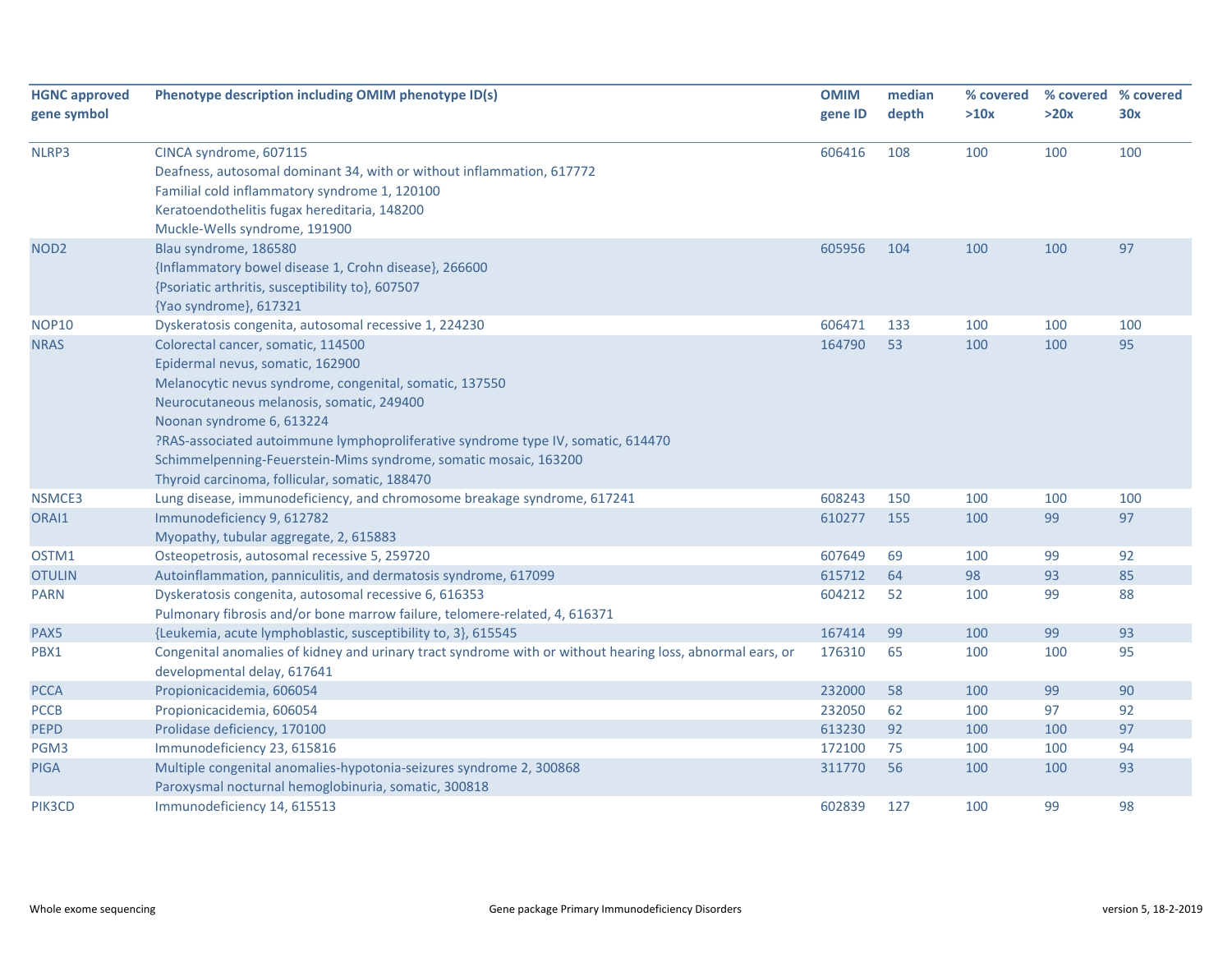| <b>HGNC approved</b> | Phenotype description including OMIM phenotype ID(s)                                           | <b>OMIM</b> | median | % covered | % covered % covered |     |
|----------------------|------------------------------------------------------------------------------------------------|-------------|--------|-----------|---------------------|-----|
| gene symbol          |                                                                                                | gene ID     | depth  | >10x      | >20x                | 30x |
|                      |                                                                                                |             |        |           |                     |     |
| PIK3R1               | ?Agammaglobulinemia 7, autosomal recessive, 615214                                             | 171833      | 72     | 100       | 100                 | 94  |
|                      | Immunodeficiency 36, 616005                                                                    |             |        |           |                     |     |
|                      | SHORT syndrome, 269880                                                                         |             |        |           |                     |     |
| PLCG <sub>2</sub>    | Autoinflammation, antibody deficiency, and immune dysregulation syndrome, 614878               | 600220      | 101    | 100       | 100                 | 97  |
|                      | Familial cold autoinflammatory syndrome 3, 614468                                              |             |        |           |                     |     |
| PLEKHM1              | Osteopetrosis, autosomal recessive 6, 611497                                                   | 611466      | 181    | 100       | 100                 | 100 |
| <b>PLG</b>           | Dysplasminogenemia, 217090                                                                     | 173350      | 73     | 100       | 100                 | 97  |
|                      | Plasminogen deficiency, type I, 217090                                                         |             |        |           |                     |     |
| PMM <sub>2</sub>     | Congenital disorder of glycosylation, type Ia, 212065                                          | 601785      | 66     | 100       | 100                 | 93  |
| <b>PNP</b>           | Immunodeficiency due to purine nucleoside phosphorylase deficiency, 613179                     | 164050      | 61     | 100       | 99                  | 94  |
| POLA1                | Pigmentary disorder, reticulate, with systemic manifestations, X-linked, 301220                | 312040      | 38     | 99        | 89                  | 70  |
| POLE <sub>2</sub>    | No OMIM phenotype                                                                              | 602670      | 37     | 99        | 88                  | 61  |
| <b>POMP</b>          | Keratosis linearis with ichthyosis congenita and sclerosing keratoderma, 601952                | 613386      | 40     | 100       | 99                  | 78  |
| POT1                 | {Glioma susceptibility 9}, 616568                                                              | 606478      | 59     | 100       | 99                  | 89  |
|                      | {Melanoma, cutaneous malignant, susceptibility to, 10}, 615848                                 |             |        |           |                     |     |
| PRF1                 | Aplastic anemia, 609135                                                                        | 170280      | 114    | 100       | 100                 | 100 |
|                      | Hemophagocytic lymphohistiocytosis, familial, 2, 603553                                        |             |        |           |                     |     |
|                      | Lymphoma, non-Hodgkin, 605027                                                                  |             |        |           |                     |     |
| <b>PRKCD</b>         | Autoimmune lymphoproliferative syndrome, type III, 615559                                      | 176977      | 108    | 100       | 100                 | 100 |
| <b>PRKDC</b>         | Immunodeficiency 26, with or without neurologic abnormalities, 615966                          | 600899      | 65     | 100       | 98                  | 89  |
| PRPS1                | Arts syndrome, 301835                                                                          | 311850      | 44     | 100       | 96                  | 81  |
|                      | Charcot-Marie-Tooth disease, X-linked recessive, 5, 311070                                     |             |        |           |                     |     |
|                      | Deafness, X-linked 1, 304500, X-linked                                                         |             |        |           |                     |     |
|                      | Gout, PRPS-related, 300661                                                                     |             |        |           |                     |     |
|                      | Phosphoribosylpyrophosphate synthetase superactivity, 300661                                   |             |        |           |                     |     |
| <b>PSENEN</b>        | Acne inversa, familial, 2, with or without Dowling-Degos disease, 613736                       | 607632      | 68     | 100       | 100                 | 100 |
| PSMA3                | No OMIM phenotype                                                                              | 176843      | 45     | 100       | 95                  | 81  |
| PSMB4                | No OMIM phenotype                                                                              | 602177      | 66     | 100       | 100                 | 99  |
| PSMB8                | Autoinflammation, lipodystrophy, and dermatosis syndrome, 256040                               | 177046      | 119    | 100       | 100                 | 99  |
| PSMB9                | Proteasome-associated autoinflammatory syndrome 3, digenic, 617591                             | 177045      | 56     | 100       | 90                  | 89  |
| PSTPIP1              | Pyogenic sterile arthritis, pyoderma gangrenosum, and acne, 604416                             | 606347      | 111    | 100       | 100                 | 99  |
| PTPN22               | {Diabetes, type 1, susceptibility to}, 222100                                                  | 600716      | 45     | 100       | 98                  | 81  |
|                      | {Rheumatoid arthritis, susceptibility to}, 180300                                              |             |        |           |                     |     |
|                      | {Systemic lupus erythematosus susceptibility to}, 152700                                       |             |        |           |                     |     |
| <b>PTPRC</b>         | {Hepatitis C virus, susceptibility to}, 609532                                                 | 151460      | 64     | 100       | 98                  | 92  |
|                      | Severe combined immunodeficiency, T cell-negative, B-cell/natural killer-cell positive, 608971 |             |        |           |                     |     |
| RAB27A               | Griscelli syndrome, type 2, 607624                                                             | 603868      | 44     | 100       | 98                  | 81  |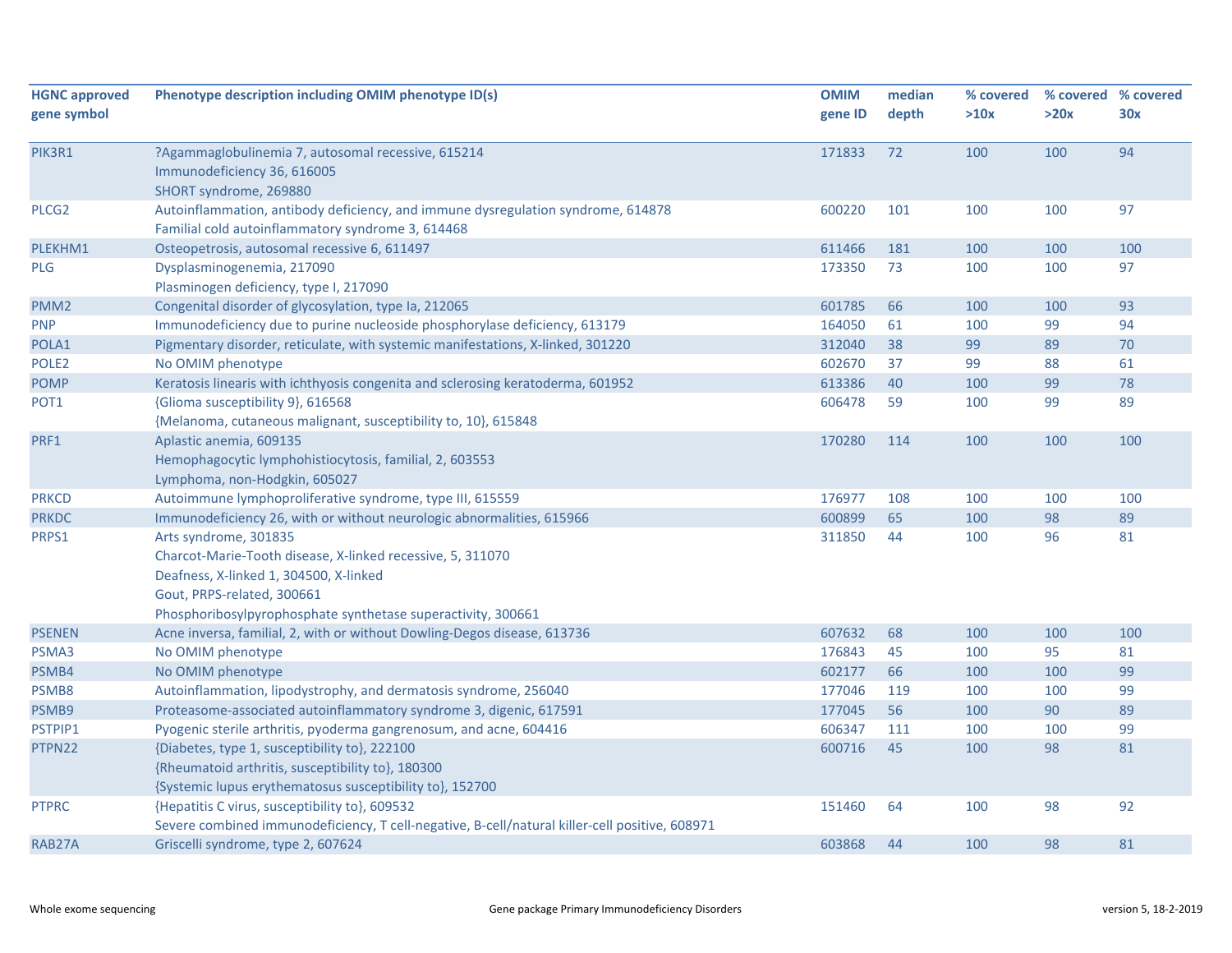| <b>HGNC approved</b> | Phenotype description including OMIM phenotype ID(s)                                                   | <b>OMIM</b> | median           | % covered |      | % covered % covered |
|----------------------|--------------------------------------------------------------------------------------------------------|-------------|------------------|-----------|------|---------------------|
| gene symbol          |                                                                                                        | gene ID     | depth            | >10x      | >20x | 30x                 |
|                      |                                                                                                        |             |                  |           |      |                     |
| RAC <sub>2</sub>     | Neutrophil immunodeficiency syndrome, 608203                                                           | 602049      | 99               | 100       | 100  | 100                 |
| RAG1                 | Alpha/beta T-cell lymphopenia with gamma/delta T-cell expansion, severe cytomegalovirus infection, and | 179615      | 81               | 100       | 100  | 100                 |
|                      | autoimmunity, 609889                                                                                   |             |                  |           |      |                     |
|                      | Combined cellular and humoral immune defects with granulomas, 233650                                   |             |                  |           |      |                     |
|                      | Omenn syndrome, 603554                                                                                 |             |                  |           |      |                     |
|                      | Severe combined immunodeficiency, B cell-negative, 601457                                              |             |                  |           |      |                     |
| RAG2                 | Combined cellular and humoral immune defects with granulomas, 233650                                   | 179616      | 58               | 100       | 100  | 98                  |
|                      | Omenn syndrome, 603554                                                                                 |             |                  |           |      |                     |
|                      | Severe combined immunodeficiency, B cell-negative, 601457                                              |             |                  |           |      |                     |
| RANBP2               | {Encephalopathy, acute, infection-induced, 3, susceptibility to}, 608033                               | 601181      | 109              | 100       | 100  | 98                  |
| RASGRP1              | No OMIM phenotype                                                                                      | 603962      | 62               | 100       | 100  | 97                  |
| RASGRP2              | ?Bleeding disorder, platelet-type, 18, 615888                                                          | 605577      | 90               | 100       | 100  | 100                 |
| RBCK1                | Polyglucosan body myopathy 1 with or without immunodeficiency, 615895                                  | 610924      | 132              | 100       | 100  | 100                 |
| RECQL4               | Baller-Gerold syndrome, 218600                                                                         | 603780      | 137              | 100       | 100  | 99                  |
|                      | RAPADILINO syndrome, 266280                                                                            |             |                  |           |      |                     |
|                      | Rothmund-Thomson syndrome, 268400                                                                      |             |                  |           |      |                     |
| <b>RELB</b>          | ?Immunodeficiency 53, 617585                                                                           | 604758      | 83               | 100       | 99   | 95                  |
| RFX5                 | Bare lymphocyte syndrome, type II, complementation group C, 209920                                     | 601863      | 86               | 100       | 99   | 95                  |
|                      | Bare lymphocyte syndrome, type II, complementation group E, 209920                                     |             |                  |           |      |                     |
| <b>RFXANK</b>        | MHC class II deficiency, complementation group B, 209920                                               | 603200      | 110              | 100       | 100  | 100                 |
| <b>RFXAP</b>         | Bare lymphocyte syndrome, type II, complementation group D, 209920                                     | 601861      | 139              | 100       | 100  | 100                 |
| <b>RHOH</b>          | No OMIM phenotype                                                                                      | 602037      | 89               | 100       | 100  | 100                 |
| RIPK1                | Immunodeficiency 57, 618108                                                                            | 603453      | 45               | 100       | 95   | 84                  |
| <b>RMRP</b>          | Anauxetic dysplasia 1, 607095                                                                          | 157660      | No coverage data |           |      |                     |
|                      | Cartilage-hair hypoplasia, 250250                                                                      |             |                  |           |      |                     |
|                      | Metaphyseal dysplasia without hypotrichosis, 250460                                                    |             |                  |           |      |                     |
| RNASEH2A             | Aicardi-Goutieres syndrome 4, 610333                                                                   | 606034      | 98               | 100       | 100  | 100                 |
| RNASEH2B             | Aicardi-Goutieres syndrome 2, 610181                                                                   | 610326      | 54               | 100       | 100  | 88                  |
| RNASEH2C             | Aicardi-Goutieres syndrome 3, 610329                                                                   | 610330      | 279              | 100       | 100  | 100                 |
| <b>RNF168</b>        | RIDDLE syndrome, 611943                                                                                | 612688      | 81               | 100       | 100  | 98                  |
| <b>RNF31</b>         | No OMIM phenotype                                                                                      | 612487      | 108              | 100       | 100  | 99                  |
| RNU4ATAC             | Microcephalic osteodysplastic primordial dwarfism, type I, 210710                                      | 601428      | No coverage data |           |      |                     |
|                      | Roifman syndrome, 616651                                                                               |             |                  |           |      |                     |
| <b>RORC</b>          | Immunodeficiency 42, 616622                                                                            | 602943      | 91               | 100       | 100  | 99                  |
| <b>RPSA</b>          | Asplenia, isolated congenital, 271400                                                                  | 150370      | 83               | 100       | 100  | 100                 |
| RSPH9                | Ciliary dyskinesia, primary, 12, 612650                                                                | 612648      | 121              | 100       | 100  | 100                 |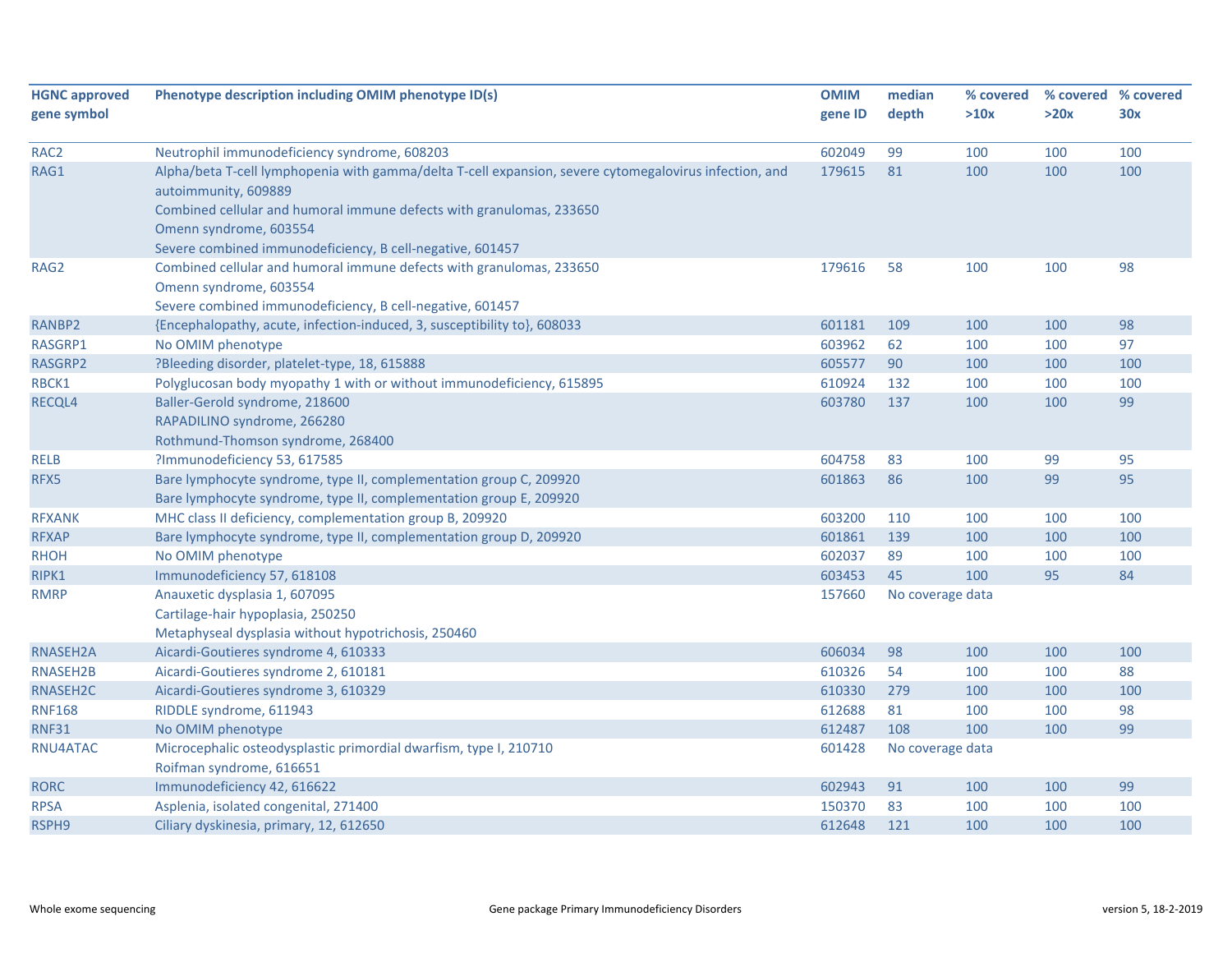| <b>HGNC approved</b> | Phenotype description including OMIM phenotype ID(s)                                       | <b>OMIM</b> | median | % covered | % covered % covered |     |
|----------------------|--------------------------------------------------------------------------------------------|-------------|--------|-----------|---------------------|-----|
| gene symbol          |                                                                                            | gene ID     | depth  | >10x      | >20x                | 30x |
|                      |                                                                                            |             |        |           |                     |     |
| RTEL1                | Dyskeratosis congenita, autosomal dominant 4, 615190                                       | 608833      | 132    | 100       | 100                 | 99  |
|                      | Dyskeratosis congenita, autosomal recessive 5, 615190                                      |             |        |           |                     |     |
|                      | Pulmonary fibrosis and/or bone marrow failure, telomere-related, 3, 616373                 |             |        |           |                     |     |
| SAMD9                | MIRAGE syndrome, 617053                                                                    | 610456      | 59     | 100       | 100                 | 99  |
|                      | Tumoral calcinosis, familial, normophosphatemic, 610455                                    |             |        |           |                     |     |
| SAMD9L               | Ataxia-pancytopenia syndrome, 159550                                                       | 611170      | 53     | 100       | 100                 | 97  |
| SAMHD1               | Aicardi-Goutieres syndrome 5, 612952                                                       | 606754      | 58     | 100       | 97                  | 80  |
|                      | ?Chilblain lupus 2, 614415                                                                 |             |        |           |                     |     |
| <b>SBDS</b>          | {Aplastic anemia, susceptibility to}, 609135                                               | 607444      | 72     | 100       | 100                 | 98  |
|                      | Shwachman-Diamond syndrome, 260400                                                         |             |        |           |                     |     |
| SEMA3E               | ?CHARGE syndrome, 214800                                                                   | 608166      | 53     | 100       | 99                  | 87  |
| SERAC1               | 3-methylglutaconic aciduria with deafness, encephalopathy, and Leigh-like syndrome, 614739 | 614725      | 56     | 100       | 95                  | 79  |
| SERPING1             | Angioedema, hereditary, types I and II, 106100                                             | 606860      | 105    | 100       | 100                 | 98  |
|                      | Complement component 4, partial deficiency of, 120790                                      |             |        |           |                     |     |
| <b>SH2B3</b>         | Erythrocytosis, somatic, 133100                                                            | 605093      | 109    | 100       | 100                 | 100 |
|                      | Myelofibrosis, somatic, 254450                                                             |             |        |           |                     |     |
|                      | Thrombocythemia, somatic, 187950                                                           |             |        |           |                     |     |
| SH2D1A               | Lymphoproliferative syndrome, X-linked, 1, 308240                                          | 300490      | 51     | 100       | 94                  | 81  |
| SH3BP2               | Cherubism, 118400                                                                          | 602104      | 113    | 91        | 91                  | 91  |
| SKIV2L               | Trichohepatoenteric syndrome 2, 614602                                                     | 600478      | 116    | 100       | 100                 | 99  |
| <b>SLC29A3</b>       | Histiocytosis-lymphadenopathy plus syndrome, 602782                                        | 612373      | 139    | 100       | 99                  | 99  |
| <b>SLC35A1</b>       | Congenital disorder of glycosylation, type IIf, 603585                                     | 605634      | 60     | 100       | 100                 | 93  |
| <b>SLC35C1</b>       | Congenital disorder of glycosylation, type IIc, 266265                                     | 605881      | 133    | 100       | 100                 | 100 |
| <b>SLC37A4</b>       | Glycogen storage disease Ib, 232220                                                        | 602671      | 87     | 100       | 99                  | 93  |
|                      | Glycogen storage disease Ic, 232240                                                        |             |        |           |                     |     |
| <b>SLC39A4</b>       | Acrodermatitis enteropathica, 201100                                                       | 607059      | 122    | 100       | 100                 | 100 |
| <b>SLC46A1</b>       | Folate malabsorption, hereditary, 229050                                                   | 611672      | 113    | 100       | 100                 | 100 |
| SMARCAL1             | Schimke immunoosseous dysplasia, 242900                                                    | 606622      | 77     | 100       | 100                 | 96  |
| SMARCD2              | Specific granule deficiency 2, 617475                                                      | 601736      | 71     | 87        | 85                  | 83  |
| <b>SNX10</b>         | Osteopetrosis, autosomal recessive 8, 615085                                               | 614780      | 65     | 100       | 100                 | 94  |
| SOCS4                | No OMIM phenotype                                                                          | 616337      | 67     | 100       | 100                 | 100 |
| SP110                | Hepatic venoocclusive disease with immunodeficiency, 235550                                | 604457      | 52     | 100       | 99                  | 90  |
|                      | {Mycobacterium tuberculosis, susceptibility to}, 607948                                    |             |        |           |                     |     |
| SPINK5               | Netherton syndrome, 256500                                                                 | 605010      | 55     | 100       | 98                  | 89  |
| SPPL2A               | No OMIM phenotype                                                                          | 608238      | 29     | 90        | 65                  | 40  |
| <b>SRP54</b>         | No OMIM phenotype                                                                          | 604857      | 48     | 100       | 95                  | 84  |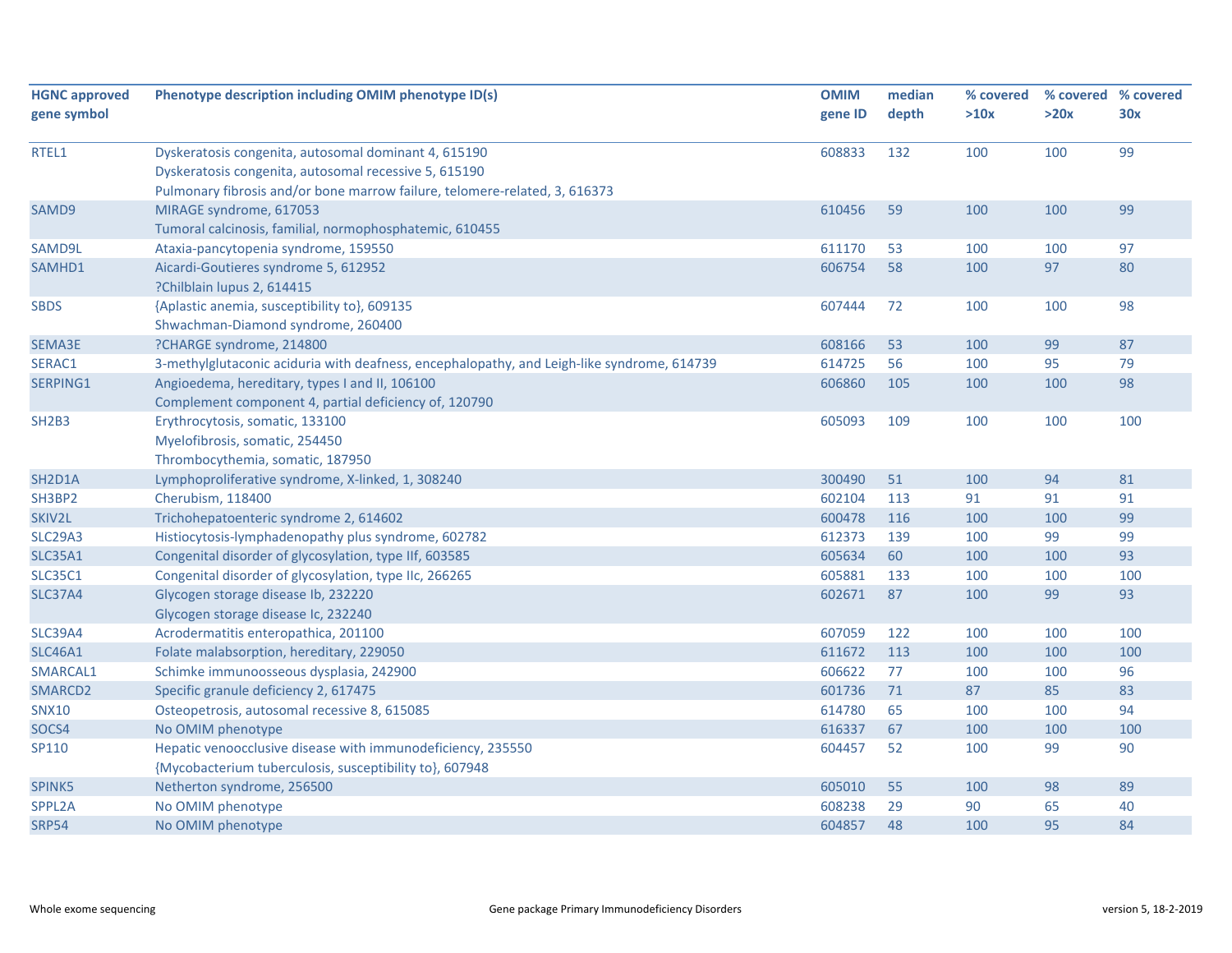| <b>HGNC approved</b> | Phenotype description including OMIM phenotype ID(s)                                           | <b>OMIM</b> | median           | % covered |      | % covered % covered |
|----------------------|------------------------------------------------------------------------------------------------|-------------|------------------|-----------|------|---------------------|
| gene symbol          |                                                                                                | gene ID     | depth            | >10x      | >20x | 30x                 |
| STAT1                | Immunodeficiency 31A, mycobacteriosis, autosomal dominant, 614892                              | 600555      | 57               | 100       | 99   | 91                  |
|                      | Immunodeficiency 31B, mycobacterial and viral infections, autosomal recessive, 613796          |             |                  |           |      |                     |
|                      | Immunodeficiency 31C, autosomal dominant, 614162                                               |             |                  |           |      |                     |
| STAT <sub>2</sub>    | Immunodeficiency 44, 616636                                                                    | 600556      | 74               | 100       | 99   | 93                  |
| STAT3                | Autoimmune disease, multisystem, infantile-onset, 1, 615952                                    | 102582      | 80               | 100       | 100  | 96                  |
|                      | Hyper-IgE recurrent infection syndrome, 147060                                                 |             |                  |           |      |                     |
| STAT4                | {Systemic lupus erythematosus, susceptibility to, 11}, 612253                                  | 600558      | 54               | 100       | 98   | 85                  |
| STAT5B               | Growth hormone insensitivity with immunodeficiency, 245590                                     | 604260      | 115              | 100       | 99   | 93                  |
|                      | Leukemia, acute promyelocytic, somatic, 102578                                                 |             |                  |           |      |                     |
| STAT6                | No OMIM phenotype                                                                              | 601512      | 87               | 100       | 100  | 97                  |
| STIM1                | Immunodeficiency 10, 612783                                                                    | 605921      | 81               | 100       | 100  | 97                  |
|                      | Myopathy, tubular aggregate, 1, 160565                                                         |             |                  |           |      |                     |
|                      | Stormorken syndrome, 185070                                                                    |             |                  |           |      |                     |
| STK4                 | T-cell immunodeficiency, recurrent infections, autoimmunity, and cardiac malformations, 614868 | 604965      | 71               | 100       | 100  | 97                  |
| STN <sub>1</sub>     | Cerebroretinal microangiopathy with calcifications and cysts 2, 617341                         | 613128      | 56               | 100       | 97   | 84                  |
| <b>STX11</b>         | Hemophagocytic lymphohistiocytosis, familial, 4, 603552                                        | 605014      | 268              | 100       | 100  | 100                 |
| STXBP2               | Hemophagocytic lymphohistiocytosis, familial, 5, 613101                                        | 601717      | 109              | 100       | 100  | 99                  |
| TAP1                 | Bare lymphocyte syndrome, type I, 604571                                                       | 170260      | 119              | 100       | 100  | 100                 |
| TAP <sub>2</sub>     | Bare lymphocyte syndrome, type I, due to TAP2 deficiency, 604571                               | 170261      | 99               | 100       | 100  | 100                 |
|                      | Wegener-like granulomatosis                                                                    |             |                  |           |      |                     |
| <b>TAPBP</b>         | Bare lymphocyte syndrome, type I, 604571                                                       | 601962      | 102              | 100       | 100  | 100                 |
| <b>TAZ</b>           | Barth syndrome, 302060                                                                         | 300394      | 89               | 100       | 97   | 90                  |
| TBX1                 | Conotruncal anomaly face syndrome, 217095                                                      | 602054      | 81               | 94        | 85   | 79                  |
|                      | DiGeorge syndrome, 188400                                                                      |             |                  |           |      |                     |
|                      | Tetralogy of Fallot, 187500                                                                    |             |                  |           |      |                     |
|                      | Velocardiofacial syndrome, 192430                                                              |             |                  |           |      |                     |
| TCF3                 | Agammaglobulinemia 8, autosomal dominant, 616941                                               | 147141      | 84               | 100       | 100  | 98                  |
| <b>TCIRG1</b>        | Osteopetrosis, autosomal recessive 1, 259700                                                   | 604592      | 116              | 100       | 100  | 99                  |
| TCN <sub>2</sub>     | Transcobalamin II deficiency, 275350                                                           | 613441      | 107              | 100       | 100  | 100                 |
| <b>TERC</b>          | {Aplastic anemia}, 614743                                                                      | 602322      | No coverage data |           |      |                     |
|                      | Dyskeratosis congenita, autosomal dominant 1, 127550                                           |             |                  |           |      |                     |
|                      | {Pulmonary fibrosis, idiopathic, susceptibility to}, 614743                                    |             |                  |           |      |                     |
| <b>TERT</b>          | {Dyskeratosis congenita, autosomal dominant 2}, 613989                                         | 187270      | 131              | 100       | 100  | 99                  |
|                      | {Dyskeratosis congenita, autosomal recessive 4}, 613989                                        |             |                  |           |      |                     |
|                      | {Leukemia, acute myeloid}, 601626                                                              |             |                  |           |      |                     |
|                      | {Melanoma, cutaneous malignant, 9}, 615134                                                     |             |                  |           |      |                     |
|                      | {Pulmonary fibrosis and/or bone marrow failure, telomere-related, 1}, 614742                   |             |                  |           |      |                     |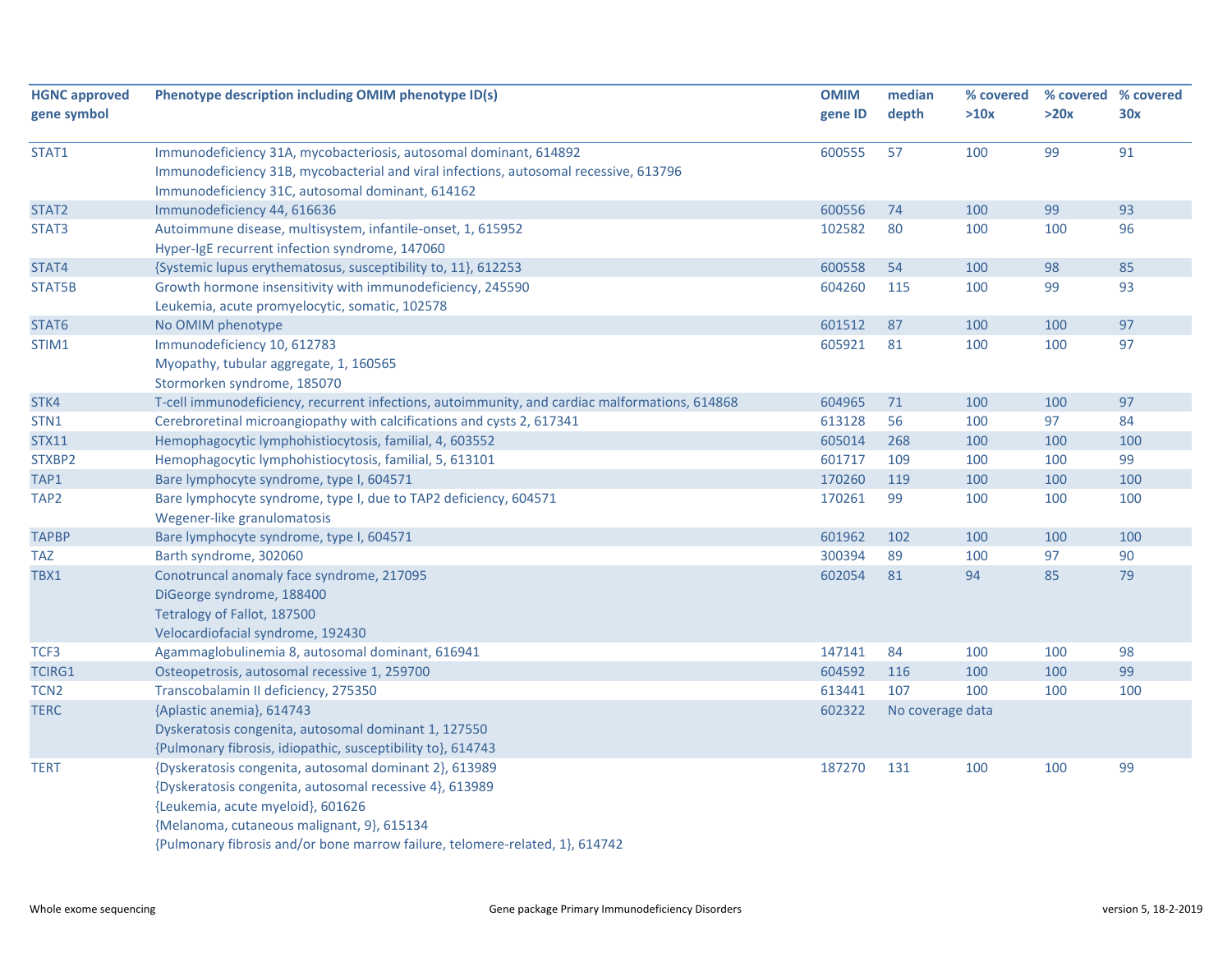| <b>HGNC approved</b> | Phenotype description including OMIM phenotype ID(s)                                        | <b>OMIM</b> | median | % covered | % covered % covered |     |
|----------------------|---------------------------------------------------------------------------------------------|-------------|--------|-----------|---------------------|-----|
| gene symbol          |                                                                                             | gene ID     | depth  | >10x      | >20x                | 30x |
|                      |                                                                                             |             |        |           |                     |     |
| <b>TFRC</b>          | Immunodeficiency 46, 616740                                                                 | 190010      | 50     | 100       | 98                  | 82  |
| THBD                 | {Hemolytic uremic syndrome, atypical, susceptibility to, 6}, 612926                         | 188040      | 199    | 100       | 100                 | 100 |
|                      | Thrombophilia due to thrombomodulin defect, 614486                                          |             |        |           |                     |     |
| TICAM1               | {Encephalopathy, acute, infection-induced (herpes-specific), susceptibility to, 6}, 614850  | 607601      | 131    | 100       | 100                 | 97  |
| TINF <sub>2</sub>    | Dyskeratosis congenita, autosomal dominant 3, 613990                                        | 604319      | 140    | 100       | 100                 | 100 |
|                      | Revesz syndrome, 268130                                                                     |             |        |           |                     |     |
| <b>TIRAP</b>         | {Bacteremia, protection against}, 614382                                                    | 606252      | 155    | 100       | 100                 | 100 |
|                      | {Malaria, protection against}, 611162                                                       |             |        |           |                     |     |
|                      | {Pneumococcal disease, invasive, protection against}, 610799                                |             |        |           |                     |     |
|                      | {Tuberculosis, protection against}, 607948                                                  |             |        |           |                     |     |
| TLR3                 | {Encephalopathy, acute, infection-induced (herpes-specific), susceptibility to, 2}, 613002  | 603029      | 56     | 100       | 100                 | 97  |
|                      | {HIV1 infection, resistance to}, 609423                                                     |             |        |           |                     |     |
| TLR4                 | No OMIM phenotype                                                                           | 603030      | 55     | 100       | 100                 | 97  |
| TMC6                 | Epidermodysplasia verruciformis, 226400                                                     | 605828      | 84     | 100       | 100                 | 98  |
| TMC8                 | Epidermodysplasia verruciformis, 226400                                                     | 605829      | 111    | 100       | 100                 | 100 |
| <b>TMEM173</b>       | STING-associated vasculopathy, infantile-onset, 615934                                      | 612374      | 116    | 100       | 100                 | 100 |
| <b>TNFAIP3</b>       | Autoinflammatory syndrome, familial, Behcet-like, 616744                                    | 191163      | 96     | 100       | 99                  | 95  |
| TNFRSF11A            | Osteolysis, familial expansile, 174810                                                      | 603499      | 90     | 95        | 95                  | 95  |
|                      | Osteopetrosis, autosomal recessive 7, 612301                                                |             |        |           |                     |     |
|                      | {Paget disease of bone 2, early-onset}, 602080                                              |             |        |           |                     |     |
| TNFRSF13B            | Immunodeficiency, common variable, 2, 240500                                                | 604907      | 89     | 100       | 100                 | 100 |
|                      | Immunoglobulin A deficiency 2, 609529                                                       |             |        |           |                     |     |
| TNFRSF13C            | Immunodeficiency, common variable, 4, 613494                                                | 606269      | 70     | 100       | 98                  | 80  |
| TNFRSF1A             | {Multiple sclerosis, susceptibility to, 5}, 614810                                          | 191190      | 85     | 100       | 97                  | 94  |
|                      | Periodic fever, familial, 142680                                                            |             |        |           |                     |     |
| TNFRSF4              | ?Immunodeficiency 16, 615593                                                                | 600315      | 67     | 99        | 91                  | 84  |
| TNFSF11              | Osteopetrosis, autosomal recessive 2, 259710                                                | 602642      | 47     | 100       | 99                  | 84  |
| TNFSF12              | No OMIM phenotype                                                                           | 602695      | 71     | 100       | 99                  | 95  |
| TPP2                 | No OMIM phenotype                                                                           | 190470      | 49     | 100       | 97                  | 84  |
| TRAF3                | {?Encephalopathy, acute, infection-induced (herpes-specific), susceptibility to, 5}, 614849 | 601896      | 100    | 100       | 100                 | 99  |
| TRAF3IP2             | ?Candidiasis, familial, 8, 615527                                                           | 607043      | 91     | 100       | 100                 | 98  |
|                      | {Psoriasis susceptibility 13}, 614070                                                       |             |        |           |                     |     |
| TREX1                | Aicardi-Goutieres syndrome 1, dominant and recessive, 225750                                | 606609      | 217    | 100       | 100                 | 100 |
|                      | Chilblain lupus, 610448                                                                     |             |        |           |                     |     |
|                      | {Systemic lupus erythematosus, susceptibility to}, 152700                                   |             |        |           |                     |     |
|                      | Vasculopathy, retinal, with cerebral leukodystrophy, 192315                                 |             |        |           |                     |     |